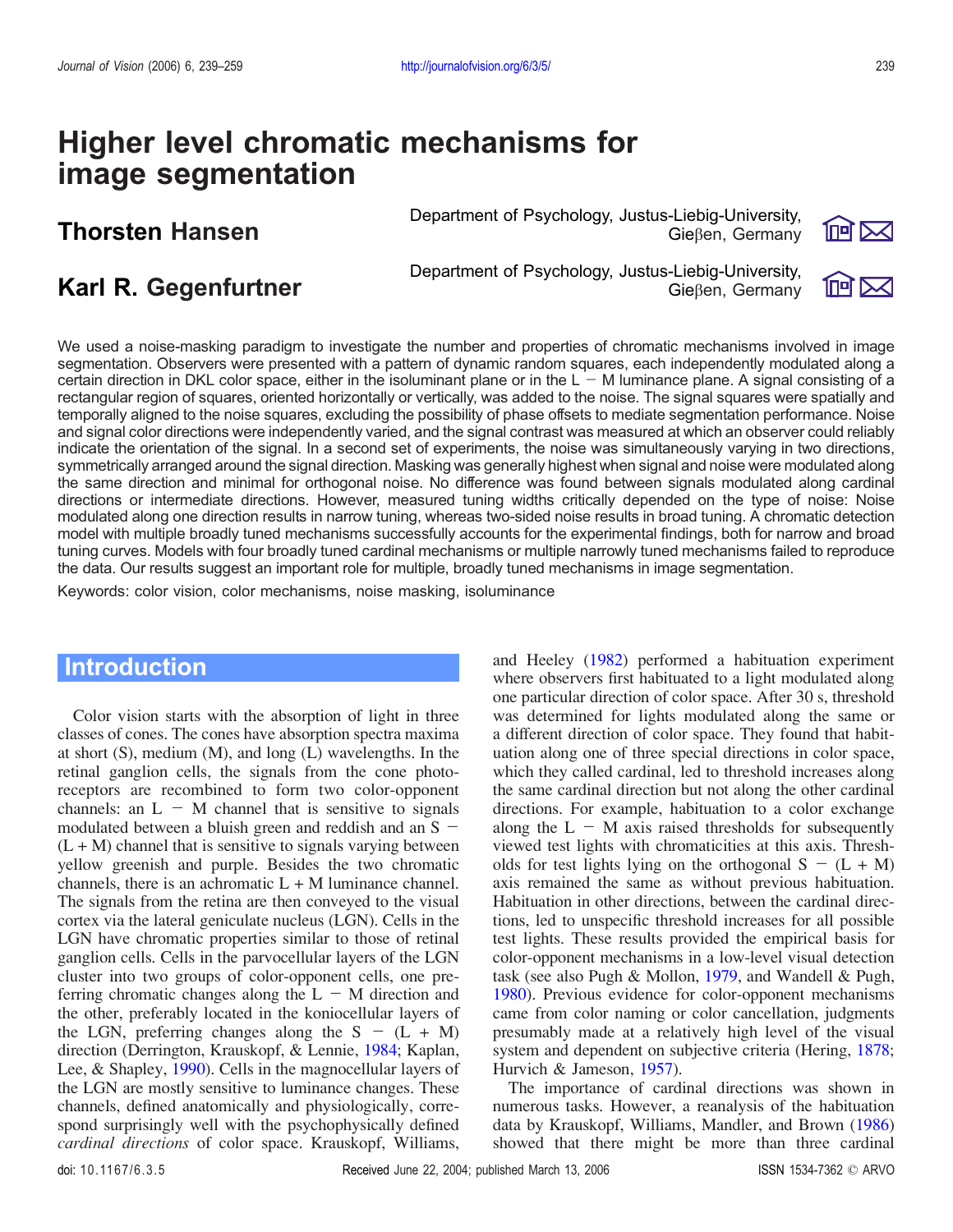mechanisms underlying psychophysical performance. Moreover, there is convincing evidence for the activity of a larger number of chromatic mechanisms in visual search (D'Zmura, [1991\)](#page-19-0), color appearance (Webster & Mollon, [1991](#page-20-0)), chromatic detection in noise (Gegenfurtner & Kiper, [1992](#page-19-0)), and motion of chromatic plaid patterns (Krauskopf, Wu, & Farell, [1996](#page-19-0)). These results agree quite well with those from cortical physiology, where cells with a large variety of different color preferences were found in V1, V2, V3, and IT (Gegenfurtner, Kiper, & Levitt, [1997](#page-19-0); Kiper, Fenstemaker, & Gegenfurtner, [1997;](#page-19-0) Komatsu, [1998,](#page-19-0) Komatsu, Ideura, Kaji, & Yamane, [1992](#page-19-0); Lennie, Krauskopf, & Sclar, [1990](#page-19-0); Wachtler, Sejnowski, & Albright, [2003\)](#page-20-0). The chromatic tuning curves of cortical neurons typically cover a range of tuning widths. For example, tuning widths have been reported to vary from 10 to 90 deg in macaque V1 (Wachtler et al., [2003](#page-20-0)). In V2, Kiper et al. [\(1997\)](#page-19-0) found a bimodal distribution of tuning curves, one clustering at approximately 30 deg and the other at approximately 60 deg (for a recent review, see Gegenfurtner, [2003\)](#page-19-0).

Psychophysically, Gegenfurtner and Kiper [\(1992\)](#page-19-0) used a noise-masking paradigm to measure the number and bandwidth of chromatic mechanisms. Observers had to detect a Gabor signal displayed in spatiotemporal chromatic noise. Signal and noise were independently and symmetrically modulated around a neutral gray point along lines in color space. Just like Krauskopf et al. [\(1982\)](#page-19-0), Gegenfurtner and Kiper found that noise along one cardinal direction did not affect detection thresholds for signals along other cardinal directions. However, noise masking in intermediate directions led to specific threshold increases along the same intermediate direction of color space, whereas thresholds for the cardinal directions were unchanged. In other words, Gegenfurtner and Kiper found evidence for numerous chromatic mechanisms with a narrow bandwidth in color space.

It has been argued that narrow tuning can result from offaxis looking (D'Zmura & Knoblauch, [1998\)](#page-19-0). When signal and noise can be separated by a linear plane, a mechanism that is less affected by the noise pattern can be used for the detection of the signal, a process known as off-axis looking. Off-axis looking results in artificially narrow tuning widths even if the underlying mechanisms have a broad tuning. To test whether the narrow tuning observed in the experiments described above may be due to off-axis looking, we used two-sided noise. For two-sided noise, the color of the noise pattern varies along two directions in color space, which are symmetrically spaced around the direction of the signal color, to minimize the possibility of off-axis looking.

Further chromatic detection experiments were performed by several other groups, but the results and interpretations varied considerably between the different laboratories, as detailed in the [Discussion](#page-16-0) section.

We present experiments designed to resolve some of these issues, in particular, the number and tuning characteristics of chromatic mechanisms for image segmentation. We used

spatially aligned signal and noise stimuli to test the idea that narrow tuning might be due to phase shifts between signal and noise. We also used one- and two-sided noises to determine the possible effects of off-axis looking. We found that measured tuning widths crucially depend on the type of noise: One-sided noise resulted in narrow tuning, whereas two-sided noise resulted in broad tuning curves. Psychophysical experiments are accompanied by a computational model of the chromatic detection performance. The model could account for both types of tuning curves obtained for the different noise types using multiple broadly tuned mechanisms. Other model variants, such as a model with broadly tuned mechanisms only along the cardinal directions or a model with multiple narrowly tuned mechanisms, could not account for the data. Overall, results suggest that chromatic detection is mediated by multiple broadly tuned mechanisms. The interactions between these multiple broadly tuned mechanisms lead to narrow or broad tuning curves, depending on the particular type of stimulus.

# Methods

Observers were presented with a pattern of dynamic random squares, each of which was independently modulated along a certain direction in color space, either in the isoluminant plane or in a plane spanned by the luminance and  $L - M$  chromatic mechanisms. A signal consisting of a rectangular region of squares, oriented horizontally or vertically, was added to the noise. The signal consisted of flickering squares modulated along one or two directions in color space. The signal squares were spatially and temporally aligned to the noise squares, excluding the possibility of phase offsets to mediate segmentation performance. Noise and signal color directions were independently varied, as was the contrast of the noise. For each signal and noise combination, the signal contrast was measured where an observer could reliably indicate the orientation of the signal rectangle.

## Stimulus configuration

We used two setups to run the experiments. No difference in results between the two setups was found.

In the first setup, stimuli were displayed on a SONY Multiscan 20SE II color CRT monitor that was driven by a Cambridge Research VSG 2/4 graphics board at a refresh rate of 120 Hz noninterlaced. Observers were seated 114 cm away from the monitor, which extended  $10 \times 8$  deg of visual angle. The images were generated on the monitor by reading through the picture memory in a raster scan and then interpreting the numbers in each location as a color defined in a 256-element color lookup table. Two 8-bit digitalto-analog converters, which were combined to produce an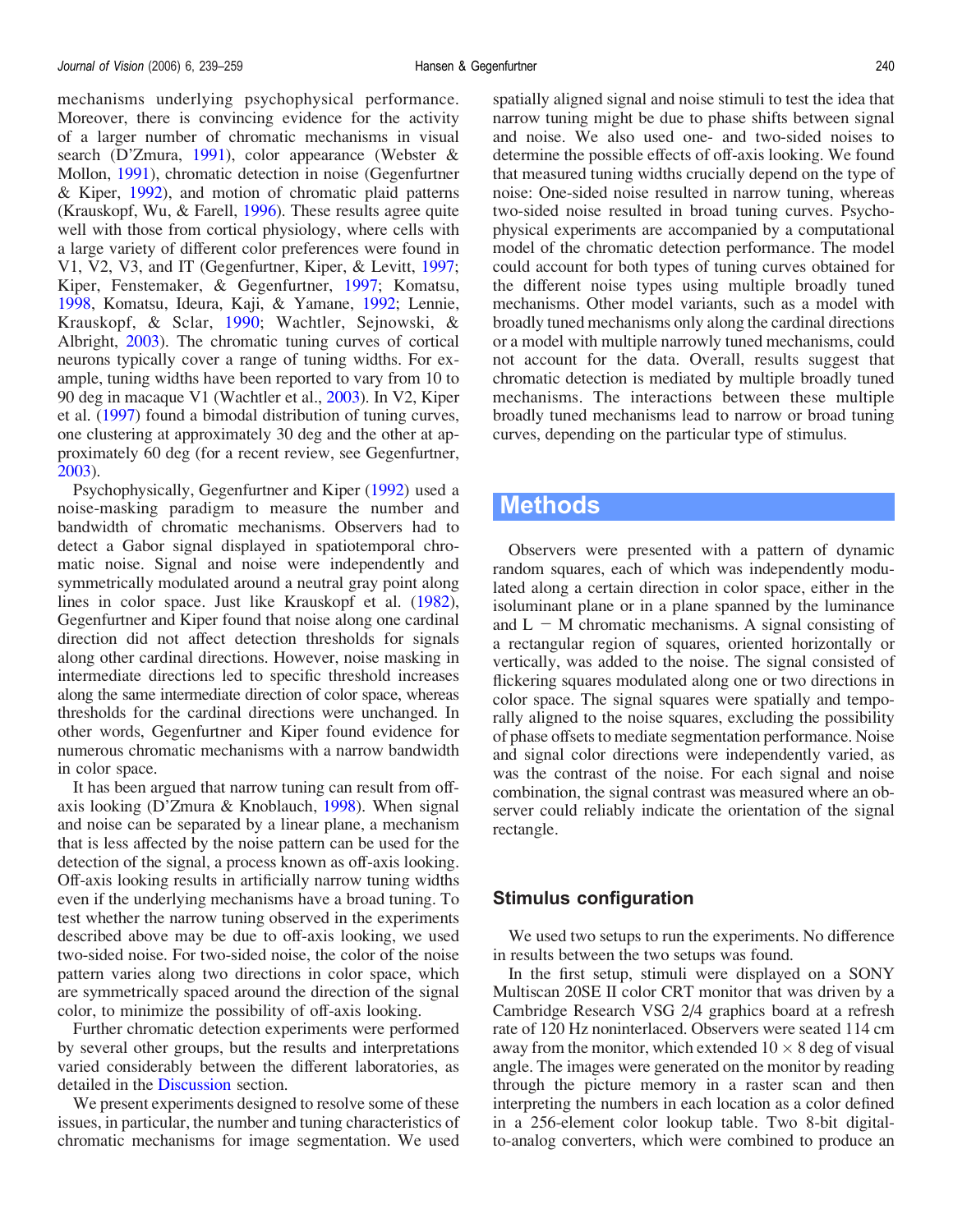intensity resolution of 14 bits, were used to control the intensity of each of the three monitor primaries. The luminances of each of the phosphors were measured at various output voltage levels using a Graseby Optronics Model 370 radiometer with a Model 265 photometric filter. A smooth function was used to interpolate between the measured points, and lookup tables were generated to linearize the relationship between output voltage and luminance. We also made sure that additivity of the three phosphors held over the range of intensities used in these experiments (Brainard, [1989\)](#page-18-0). All the displays in the experiments of the first setup had a space- and timeaveraged luminance of 26.0  $\frac{d}{m^2}$ .

In the second setup, stimuli were displayed on a SONY GDM F520 color CRT monitor that was driven by a Bits++ digital-to-analog converter, which provided an intensity resolution of 14 bits for each channel (Cambridge Research Systems, Cambridge, MA, USA). The refresh rate of the monitor was 60 Hz noninterlaced. The lookup tables for each of the three monitor primaries were generated with a resolution of 14 bits using an OptiCal photometer together with the calibration routines of Cambridge Research to linearize the relationship between output voltage and luminance. All the displays in the second setup had a space- and time-averaged luminance of  $30.0 \text{ cd/m}^2$ .

In both setups, a Photo Research PR 650 spectroradiometer was used to measure the spectra of the red, green, and blue phosphors at their maximum intensity setting. The spectra were multiplied with the CIE 1931 color matching functions, as revised by Judd ([1951](#page-19-0); see Table 1(5.5.2) in Wyszecki & Stiles, [1982](#page-20-0)), to derive CIE  $x$ ,  $y$  chromaticity coordinates and the luminance Y of the phosphors (Irtel, [1992\)](#page-19-0). All further references to luminance and photometric luminance refer to the  $V(\lambda)$  curve as modified by Judd.

The primaries of our monitor had  $x$ ,  $y$ ,  $Y$  coordinates of 0.617, 0.346, 15.52 (red); 0.281, 0.604, 34.90 (green); and 0.153, 0.069, 4.223 (blue) in the first setup and 0.6172, 0.3473, 16.5393 (red); 0.2889, 0.6055, 35.0156 (green); and 0.1544, 0.0824, 4.6162 (blue) in the second setup. The monitor spectra were multiplied with the Smith and Pokorny [\(1975\)](#page-20-0) cone fundamentals to calculate absorptions and contrasts in the L, M, and S cones.

# Color space

Colors were chosen from a single plane in DKL color space, either in the isoluminant plane or in a plane spanned by the luminance and  $L - M$  chromatic mechanisms (Figure 1). The DKL color space (Derrington et al., [1984](#page-18-0); Krauskopf et al., [1982\)](#page-19-0) is based on the MacLeod and Boynton ([1979\)](#page-19-0) chromaticity diagram and is derived from cone contrast space, where color values are defined relative to a neutral gray point. The gray point had CIE  $x$ ,  $y$ , Y coordinates as revised by Judd [\(1951\)](#page-19-0) of 0.33, 0.35, 26 in the first setup and 0.33, 0.34, 30 in the second setup.



Two chromatic axes intersect at the gray point and span an isoluminant plane through the gray point. All lights in this plane have the same luminance as defined by the  $V(\lambda)$ photopic luminosity function (Judd [1951](#page-19-0); see Wyszecki & Stiles, [1982\)](#page-20-0). Modulation along the  $(L - M)$  cone axis changes the excitations of the L and M wavelengthsensitive cones so that their sum (luminance) is kept constant and is invisible to the S wavelength-sensitive cones. Lights along this axis typically appear reddish and bluish green. Modulation along the  $S - (L + M)$  cone axis changes the excitation of S cones only and is invisible to L and M cones. Lights along this axis typically appear yellow greenish or purplish. The length of a vector that lies along a particular half-axis can be described in terms of the contrast delivered to the cone mechanisms (Smith & Pokorny, [1975\)](#page-20-0). By modulating lights along the  $L - M$  axis, 9% contrast to the L cones and 17% to the M cones could be achieved. By modulating lights along the  $S - (L + M)$ axis, 83% contrast to the S cones could be achieved. Along the luminance axis, all three types of cones are equally modulated, up to values of 100% contrast.

# Choice of color space and color space conversions

In the present study, we investigated higher order cortical color mechanisms. For the specification of the stimuli, we used the DKL color space because the DKL axes coincide with the preferences of LGN neurons, which provide the cortical input (Derrington et al., [1984\)](#page-18-0). Like cone contrast space is the proper choice for experiments aimed at the characterization of second-stage postreceptoral mechanisms, DKL color space is the natural choice for investigating higher order cortical color mechanisms. Moreover, the DKL color space is motivated by both physiological (Derrington et al., [1984](#page-18-0)) and psychophysical (Krauskopf et al., [1982\)](#page-19-0) findings. Finally, DKL color space is a linear transformation of cone contrast space. Overall, DKL color



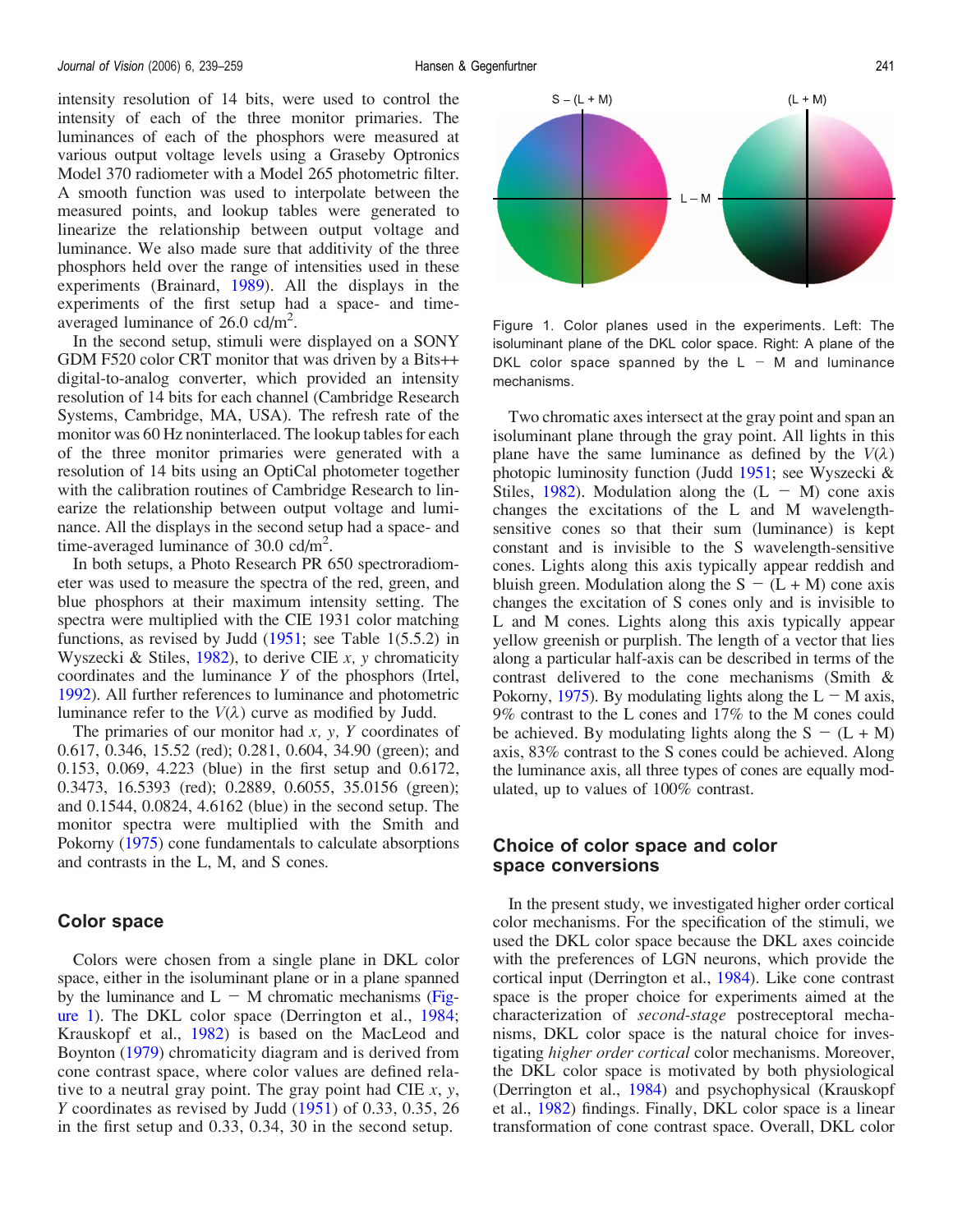space makes very few and well-motivated assumptions about the transformations of cone inputs.

In general, chromatic mechanisms are characterized by tuning curves drawn in a particular color space. A frequently raised issue is the (wrong) idea that the determined mechanisms somehow depend on the color space and that a change of color space will change the tuning widths of the mechanisms such that, for example, a linear broad tuning in DKL space results in a narrow tuning in cone contrast space, or vice versa. Intuitively, the argument seems to be correct in its straightforward way, which goes as follows: Consider a linear mechanism that has cosine tuning with regard to angle theta = arctan  $(y/x)$  in some space spanned by axes x and y. Scaling one axis  $x$  by a constant  $c$  leads to a new space with axes  $x' = cx$  and y. Due to the nonlinear nature of arctan, the angles are different in the different color spaces, and the mechanism no longer has a cosine tuning. It is obviously correct that any scaling of the axes or a linear transformation in general can alter the shape of the curve. However, what obviously cannot be changed by this transformation is the nature of the underlying mechanism: A linear mechanism is a linear mechanism, independent of the space in which it is studied. What goes wrong in the above argument is that only the mechanism is transformed, not the lights that were used to stimulate the mechanism in the experiment. Scaling the axes also scales the lights that are no longer of equal amplitude in the newly rescaled color space. When stimulated by lights of a different amplitude, the linear mechanism will no longer show a cosine tuning. Using properly defined lights of equal amplitude in the new transformed color space would again nicely reveal the cosine tuning of the linear mechanisms. The same issue has been addressed more formally by Knoblauch and D'Zmura [\(2001](#page-19-0)), showing that the linear transformation of color space must be accompanied by a related but different transformation of the mechanisms in the dual space. Overall, "lights" and neural responses do not depend on the color space used to represent the data" (Knoblauch & D'Zmura, [2001\)](#page-19-0).

In this study, we present the experimental data and threshold curves in the same color space as we present the signal in the experiments, without any scaling of axes. This naturally ensures that for each data point in the color space where the data are presented and analyzed, the noise in the corresponding input stimuli has the same power. Because the noise power is the same in all directions, we can compare the threshold curves with cosine predictions. This point is critical for any study on chromatic mechanisms: A comparison with cosine predictions is valid only in a color space where the noise in the input stimuli has the same power in all chromatic directions. Any post hoc transformation of resulting threshold curves into another color space, which involves axes scaling (e.g., DKL to cone contrast space), violates the condition of equal noise power. In the present study, we ensured that the noise has the same power in all chromatic directions because we analyzed the results in the stimulus space, without any color space transformation or axis scaling.

#### Stimuli and paradigm

Observers were presented with a  $16 \times 16$  pattern of dynamic random squares (noise), each square subtending 0.5 deg of visual angle. Each trial started with a blank gray screen shown for 500 ms, followed by the stimulus presentation of 10 frames of different noise patterns modulated at a frequency of 15 Hz, followed again by a blank screen for 500 ms. The noise squares were independently modulated along a certain direction in color space.

Two color distributions for the noise pattern were used. Colors of the noise pattern were uniformly distributed either along a single direction in color space (one-sided noise) or along two directions equally spaced around the direction of the signal color (two-sided noise). For two-sided noise, the color of the noise pattern varied along two directions in color space, which were symmetrically spaced around the direction of the signal color. At each frame, the noise value of a given square was drawn at random from one of the two noise vectors, independently across squares (see Figure 2).

A sample stimulus generated from signal and two-sided noise is shown in [Figure 3.](#page-4-0)

The maximum chromatic contrast of the noise in all directions was 0.5 for one-sided noise in the isoluminant plane, 0.4 for one-sided noise in the  $L - M$  luminance plane, and 0.25 for two-sided noise. The maximal available contrast in the DKL space was defined to be 1.0. The signal, which was added to the noise, consisted of  $12 \times 3$  squares, oriented horizontally or vertically. The signal consisted of flickering squares modulated along one direction of color space. The signal squares were spatially and temporally aligned to the noise squares, excluding the possibility of phase offsets to mediate segmentation performance [\(Figure 4\)](#page-4-0). Sample stimuli for the two noise types in the two color



Figure 2. Two-sided noise. For two-sided noise, the noise pattern is modulated along two directions that are symmetrically spaced around the signal direction.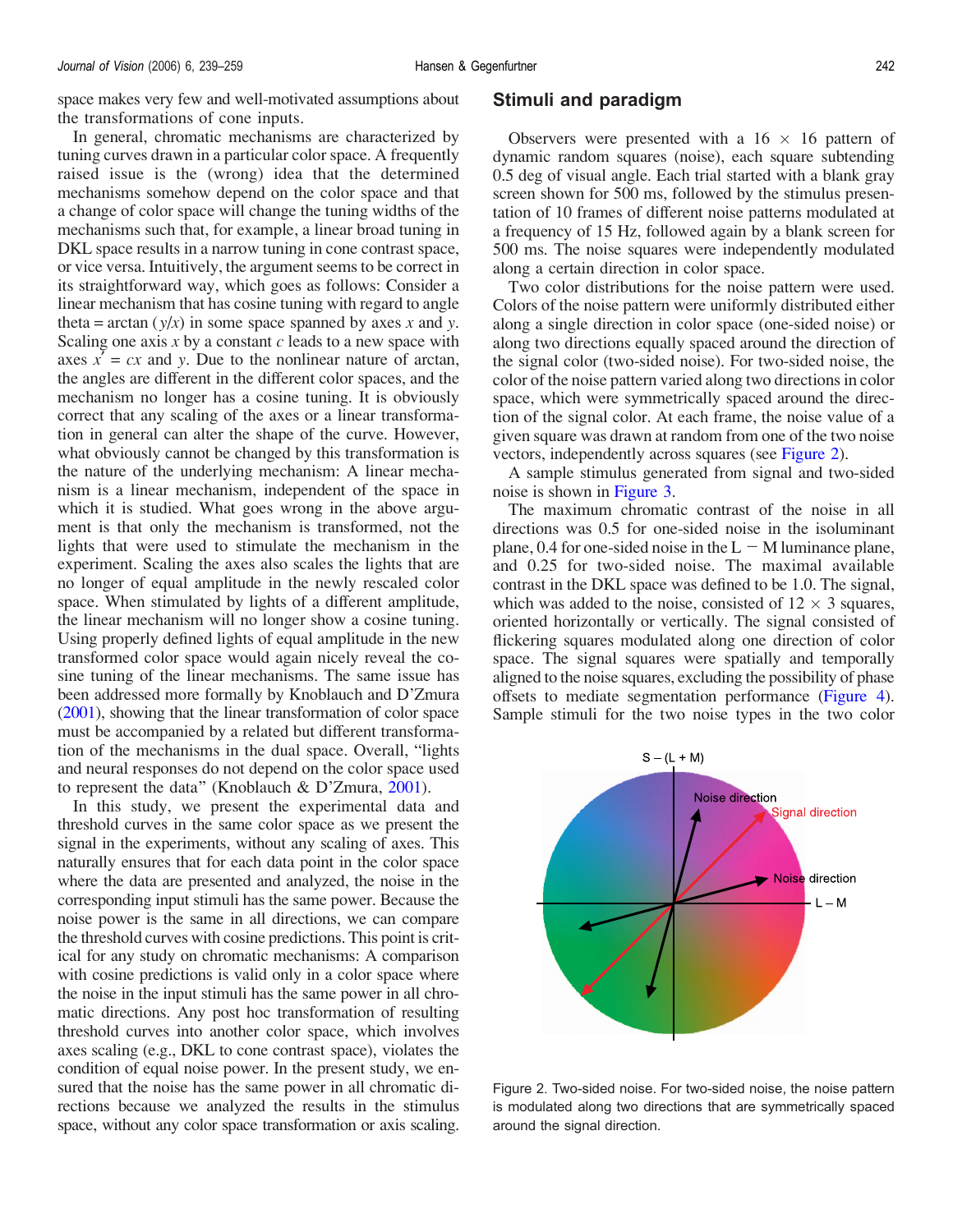<span id="page-4-0"></span>

Figure 3. Sample stimulus generated from signal and two-sided noise. The direction of the signal color is 135 deg; the noise has a 45-deg offset at either side of the signal direction and is modulated along 90 and 180 deg.

planes are provided as Supplementary Material [one-sided noise: isoluminant plane ([movie1.mov](http://journalofvision.org/6/3/5/images/movie1.mov)),  $L - M$  luminance plane ([movie2.mov](http://journalofvision.org/6/3/5/images/movie2.mov)); two-sided noise: isoluminant plane ([movie3.mov](http://journalofvision.org/6/3/5/images/movie3.mov)),  $L - M$  luminance plane [\(movie4.mov\)](http://journalofvision.org/6/3/5/images/movie4.mov)]. Noise and signal color directions were independently varied, as was the contrast of the noise. For each signal and noise combination, the signal contrast was measured at which an observer could reliably indicate the orientation of the signal rectangle.

Interleaved staircases were used to determine thresholds for detecting the signal.

Tuning curves were determined for the cardinal directions 0 and 90 deg and for various intermediate directions, as detailed in the next paragraph. The intermediate directions were defined in a single unscaled DKL color space and were the same for all observers. Because the intermediate directions were defined in the stimulus space, they did not necessarily reflect the optimal stimuli for mechanisms tuned to intermediate directions.

To measure detection at a particular chromatic direction, we kept the direction of the noise fixed and varied the

direction of the signal relative to the noise. This procedure was employed for the experiments using one-sided noise. For two-sided noise, one cannot use this procedure because the noise varies along two directions. We thus used an alternative procedure where we kept the direction of the signal fixed and varied the noise.

For the experiments using one-sided noise, tuning curves were determined for six test directions of 0, 30, 60, 90, 120, and 150 deg. For each test direction, eight directions of the signal were tested, with chromatic directions relative to the test directions of  $-60$ ,  $-30$ ,  $-15$ , 0, 15, 30, 60, and 90 deg.

For two-sided noise, tuning curves were determined for four test directions of 0, 45, 90, and 135 deg. For each test direction, seven directions of the noise were tested, with chromatic directions relative to the test directions of 0, 15, 30, 45, 60, 75, and 90 deg. Thus, for both noise types, the nearest sampling of the direction relative to the test direction was always 15 deg.

The experiments with one-sided noise were replicated with fixed signal directions and varying noise direction to



Figure 4. Masking paradigm. A sample rectangular signal with a chromatic modulation along the  $L - M$  axis is added to noise modulated either along the same axis or along an orthogonal axis (luminance) in DKL space. When signal and noise are modulated along the same axis, detection is hardest and threshold is maximal. On the contrary, when signal and noise are modulated along orthogonal directions, the detection is almost as easy as without noise, resulting in almost no increase in threshold as compared with the detection without noise.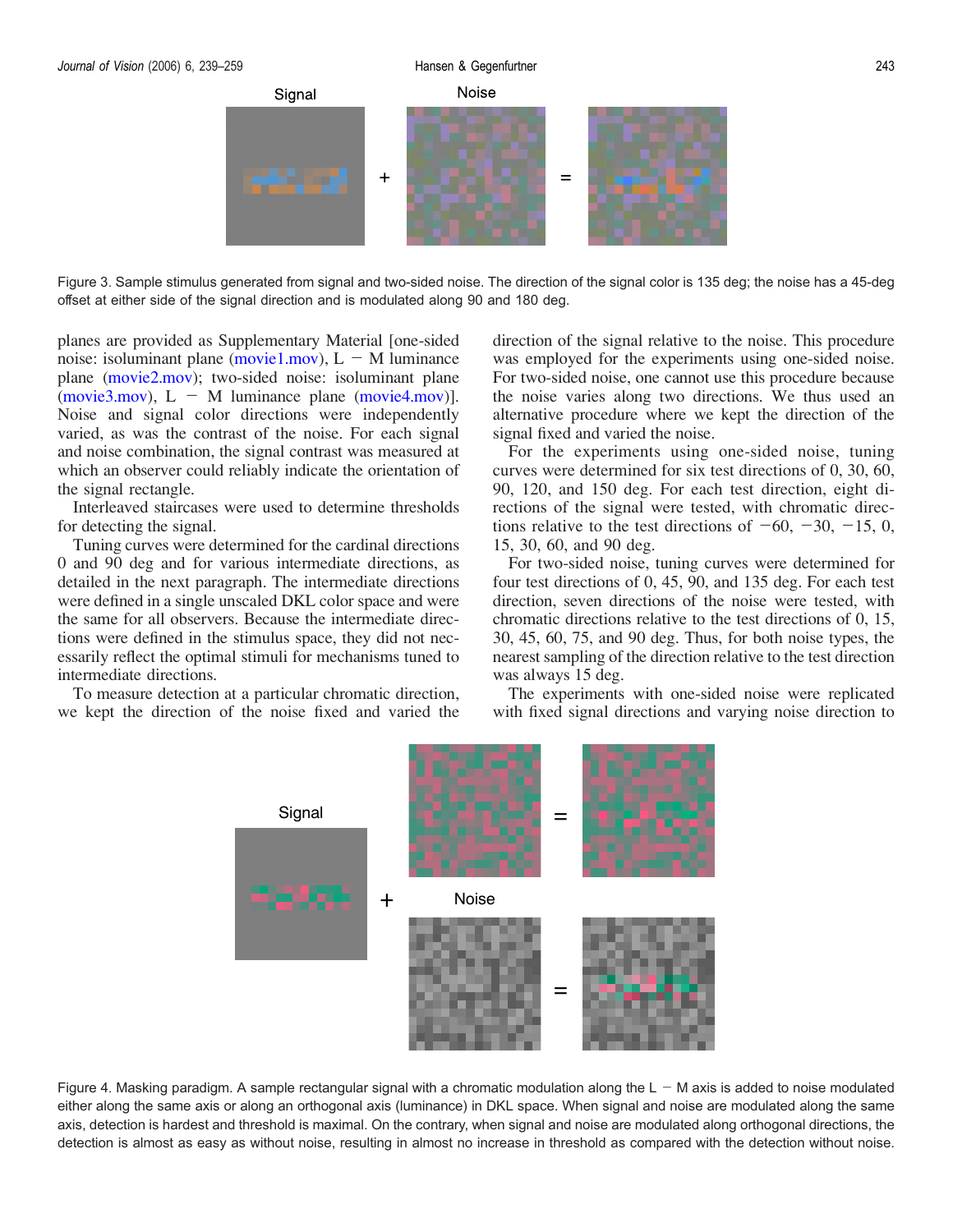control for the effect of varying the signal versus varying the noise. The measured threshold curves were unaffected by the particular presentation of the stimuli, as detailed in the Results section.

A simple up-down method (Levitt,  $1971$ ) was used to adjust the signal amplitude to threshold. After three positive responses in a row, the signal magnitude was decreased by 0.1 log units; after each negative response, it was increased by the same amount. After six reversals, a staircase was terminated. Psychometric functions were then fitted using the psignifit toolbox for Matlab (Version 2.5.41, see <http://bootstrap-software.org/psignifit/>), which implements the maximum likelihood method described by Wichmann and Hill [\(2001\)](#page-20-0).

# **Observers**

One of the authors (TH) and six naive observers (BL, CH, JB, LL, KH, and KL) with normal color vision and normal or corrected-to-normal visual acuity participated in this study. There was no systematic difference in results between the different observers. Each experimental condition was run by three observers. Due to the limited availability of observers, not all experiments were run by all observers.

# Results

# The noise-masking paradigm: Basic results

Masking noise leads to a linear increase in threshold contrast (Legge, Kersten, & Burgess, [1987](#page-19-0); Pelli, [1981\)](#page-19-0). Gegenfurtner and Kiper [\(1992](#page-19-0)) showed that this holds for stimuli along the  $L - M$  isoluminant color direction as well. Furthermore, when signal and noise lie on different cardinal directions, the noise has no masking effect on the signal. A replication of this result for our paradigm is shown in Figure 5.

This fact can be used to systematically measure the tuning of chromatic mechanisms in any plane of color space, as has been done by a number of researchers using different stimuli (D'Zmura & Knoblauch, [1998;](#page-19-0) Gegenfurtner & Kiper, [1992](#page-19-0); Giulianini & Eskew, [1998;](#page-19-0) Goda & Fujii, [2001](#page-19-0); Li & Lennie, [1997](#page-19-0); Sankeralli & Mullen, [1997](#page-20-0); Stromeyer, Thabet, Chaparro, & Kronauer, [1999\)](#page-20-0).

In the present study, we used this paradigm to investigate the tuning widths of chromatic mechanisms in the isoluminant and the  $L - M$  luminance plane using two types of noise patterns. In the first set of experiments, we used onesided noise; in the second, two-sided noise. For each combination of noise types (either one- or two-sided) and color planes (either isoluminant or  $L - M$  luminance) studied, we show three figures: (1) representative data of a single observer; (2) data averaged across three observers; and (3) data averaged across chromatic directions for the same three observers, as in (2).

# One-sided noise

For the experiments using one-sided noise, the direction of the noise was fixed and defined the test direction, whereas the direction of the signal relative to the noise was varied. Tuning curves in the isoluminant plane were determined for six test directions of 0, 30, 60, 90, 120, and 150 deg. Tuning curves in the  $L - M$  luminance plane were determined for four test directions of 0, 45, 90, and 135 deg. For each test direction, eight directions of the signal were tested, with



Figure 5. Results of noise masking. Masking noise leads to a linear increase in threshold when signal and noise are modulated along the same chromatic direction in color space (green line). When signal and noise are modulated along orthogonal directions in color space, for example, along the luminance and  $L - M$  direction, respectively, the noise has no masking effect on the signal (black line). Data are averaged across three repetitions of the experiment for observer LL. Error bars are smaller than the symbol size.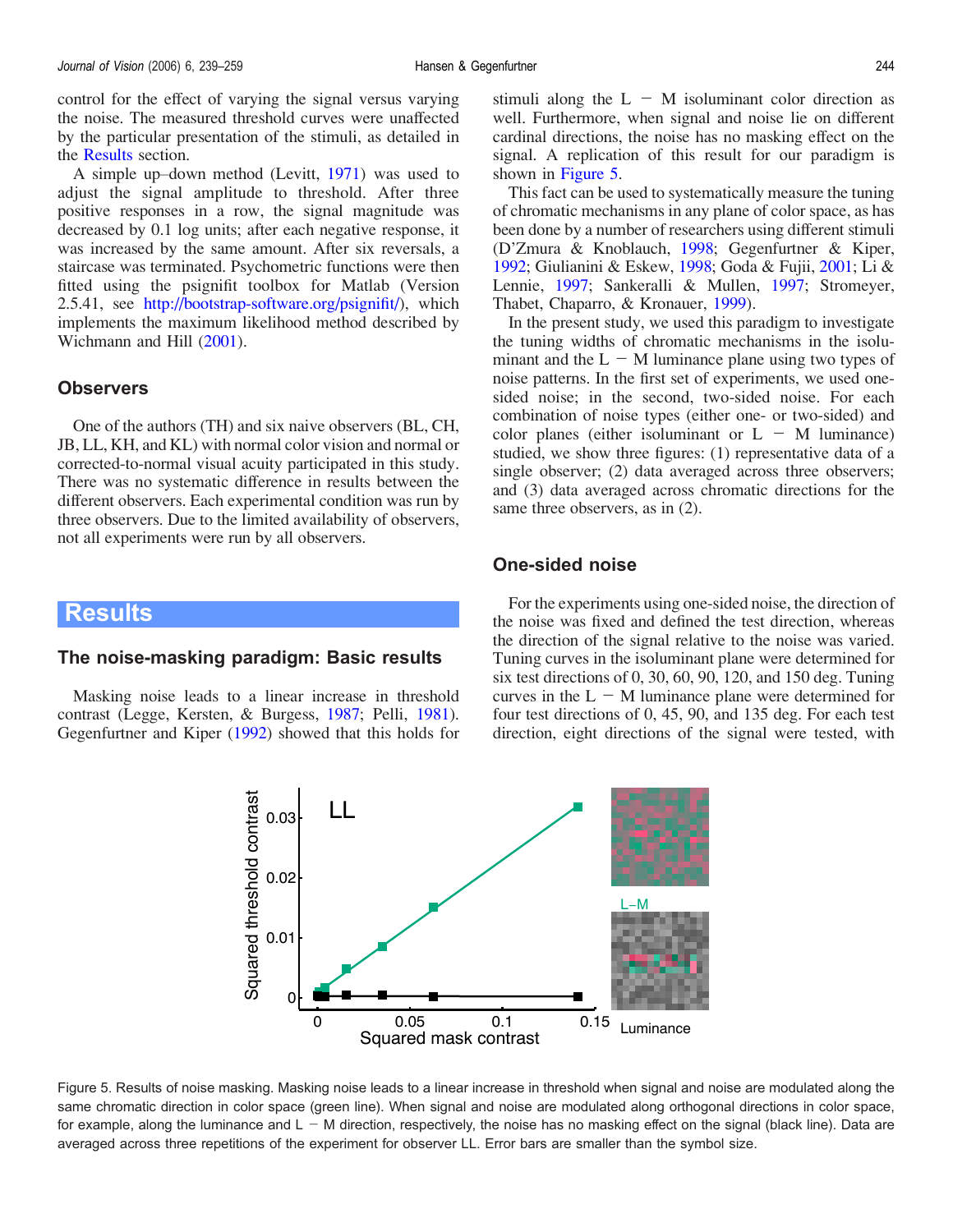chromatic directions relative to the test directions of  $-60$ ,  $-30, -15, 0, 15, 30, 60,$  and 90 deg. Because signal and noise were both symmetric modulations around the neutral gray point, measurements were made in only one of two opposing directions. For each data point, the direction from the origin indicates the chromatic direction of the signal and the distance from the origin indicates the detection threshold for the particular combination of signal and noise direction. The small central gray curve indicates detection threshold in the absence of noise.

#### Tuning in the isoluminant plane, one-sided noise

In the first experiment, tuning widths in the isoluminant plane were determined using one-sided noise. Results at six test directions (0, 30, 60, 90, 120, and 150 deg) for a single observer are shown in Figure 6.

For each of the six chromatic directions of the noise tested, the threshold curves were remarkably consistent. In particular, no difference between noise modulated at cardinal directions and that at noncardinal directions was found. In almost all cases, thresholds were highest when signal and noise were modulated along the same direction and rapidly declined with increasing separation in color direction between signal and noise. In particular, when signal and noise were modulated along orthogonal directions, the thresholds were similar to those obtained in the absence of noise. This holds true for any signal direction, both along the cardinal axes and along the intermediate axes. Here and in the following, we use the term orthogonal with respect to the particular data representation used, without claiming any fundamental status of such orthogonality.

We also determined tuning curves in the isoluminant plane averaged across three observers ([Figure 7\)](#page-7-0). Averaged data show no systematic difference to the data obtained for a single observer. Tuning curves were narrow, and thresholds for orthogonal noise were similar to those obtained without noise. For test directions of 120 and 150 deg (bottom row in [Figure 7\)](#page-7-0), orthogonal noise led to a small increase in threshold. The reason for this is unclear but may be due to cross-talk between mechanisms.

Next, we determined the average tuning width of the chromatic mechanisms. The tuning width is important because it can be related to the stage of color processing involved in the particular task. Second-order cone-opponent channels are characterized by broad cosine tuning curves with a half-width at half-height (HWHH) of 60 deg. Cosine tuning curves result from a linear combination of cone signals. Chromatic channels at higher stages that *linearly* combine cone-opponent signals also have a broad tuning of 60 deg. A bandwidth narrower than 60 deg is typically interpreted to result from a nonlinear combination of coneopponent signals, involving higher order mechanisms (e.g., Clifford, Spehar, Solomon, Martin, & Zaidi, [2003;](#page-18-0) De Valois & De Valois, [1993;](#page-19-0) D'Zmura & Lennie, [1986](#page-19-0); Gegenfurtner



Figure 6. Narrow tuning curves observed for one-sided noise in the isoluminant plane for a single observer (LL). Six test directions were used, having color azimuths of 0, 30, 60, 90, 120, and 150 deg (indicated by the bold black line). The small gray curve in the center indicates detection thresholds in the absence of noise. For each chromatic direction of the noise, the threshold curves peak at the chromatic direction of the noise and have a narrow tuning. Signals modulated along orthogonal directions have almost no effect on the detection threshold, as indicated by the points lying close to the central gray curve.

& Kiper, [1992;](#page-19-0) Goda & Fujii, [2001;](#page-19-0) Webster & Mollon, [1994;](#page-20-0) Zaidi & Shapiro, [1993\)](#page-20-0).

To determine the average tuning width, we aligned the different chromatic directions of the noise at 0 deg and plotted the averaged threshold curves with respect to the difference between signal and noise. Data averaged across three observers are shown in [Figure 8.](#page-7-0) The average tuning has an HWHH that is considerably narrower than predicted by a linear mechanism.

#### Tuning in the  $L - M$  luminance plane, one-sided noise

In the second experiment, we replicated our first experiment in the  $L - M$  luminance plane. Results at four test directions (0, 45, 90, and 135 deg) for a single observer are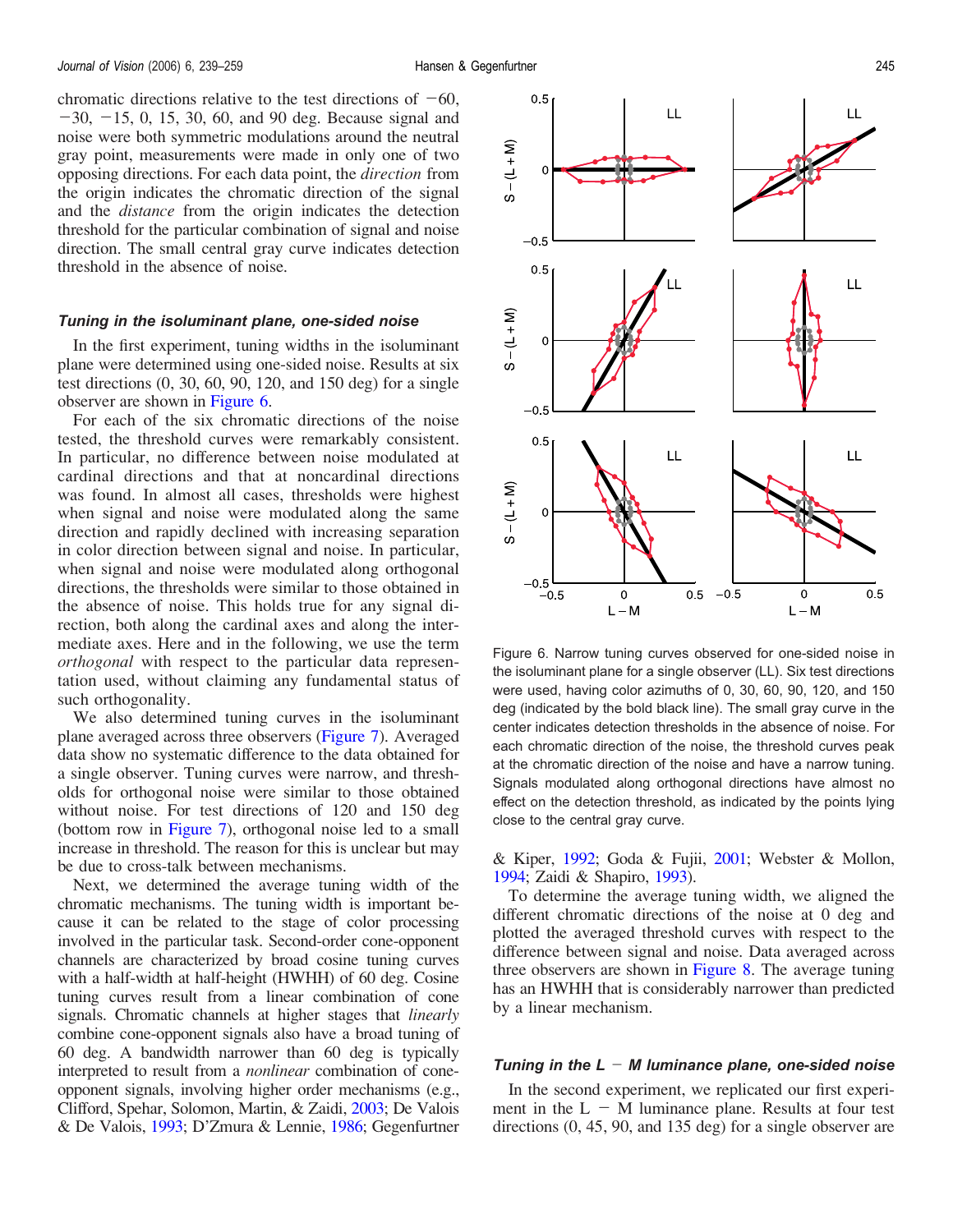<span id="page-7-0"></span>

Figure 7. Narrow tuning curves observed for one-sided noise in the isoluminant plane, data averaged across three observers (BL, LL, and KL). Error bars denote standard error. Six test directions were used, having color azimuths of 0, 30, 60, 90, 120, and 150 deg (indicated by the bold black line). The small gray curve in the center indicates detection thresholds in the absence of noise, averaged across the three observers. For each chromatic direction of the noise, the threshold curves peak at the chromatic direction of the noise and have a narrow tuning. Signals modulated along orthogonal directions have almost no effect on the detection threshold, as indicated by the points lying close to the central gray curve.

shown in [Figure 9](#page-8-0). The results are essentially the same as obtained in the isoluminant plane: Thresholds are highest when signal and noise are modulated along the same direction and rapidly decline with increasing difference between signal and noise direction.

We also determined tuning curves in the  $L - M$  luminance plane averaged across three observers [\(Figure 10](#page-8-0)). Again, averaged data showed no systematic difference in the data obtained for a single observer. Tuning curves were narrow, and thresholds for orthogonal noise were similar to those obtained without noise. Furthermore, no difference between cardinal and noncardinal directions was found.

Furthermore, as in the isoluminant plane, the average tuning width was determined by aligning the different signal



Figure 8. Average tuning in the isoluminant plane for three observers (BL, LL, and KL). Error bars denote standard error. Tuning width is considerably narrower than a prediction by a cosine tuning function (blue curve), resulting from a linear combination of cone inputs.

colors at 0 deg. Data averaged across three observers are shown in [Figure 11.](#page-9-0) Similar to tuning in the isoluminant plane, the average tuning has an HWHH that is considerably narrower than predicted by a linear mechanism.

#### Variation of the signal versus variation of the noise

In the experiments with one-sided noise shown so far, the threshold curves for a given chromatic direction were obtained by fixing the noise direction at the particular chromatic direction and varying the direction of the signal. Alternatively, one can also vary the chromatic direction of the noise while holding the chromatic direction of the signal constant. To test whether these different variations may affect the obtained threshold curves, we replicated the above experiments in both chromatic planes (isoluminant and  $L - M$  luminance) with a fixed signal and varying noise.

Data for the isoluminant plane are shown in [Figure 12](#page-9-0) and those for the  $L - M$  luminance plane are shown in [Fig](#page-10-0)[ure 13](#page-10-0). In almost all cases, no significant difference between the two methods occurred. The only exception is for one observer (CH) in the isoluminant plane [\(Figure 12](#page-9-0)) when signal and noise were varied along the same direction (0 deg). This effect was not stable across observers and did not occur for the same observer (CH) in the  $L - M$ luminance plane. Overall, both methods of varying the signal versus varying the noise give the same results. This argues against any cognitive effect of attention or strategy where one might expect a lower threshold if the direction of the signal to be detected is kept fixed,

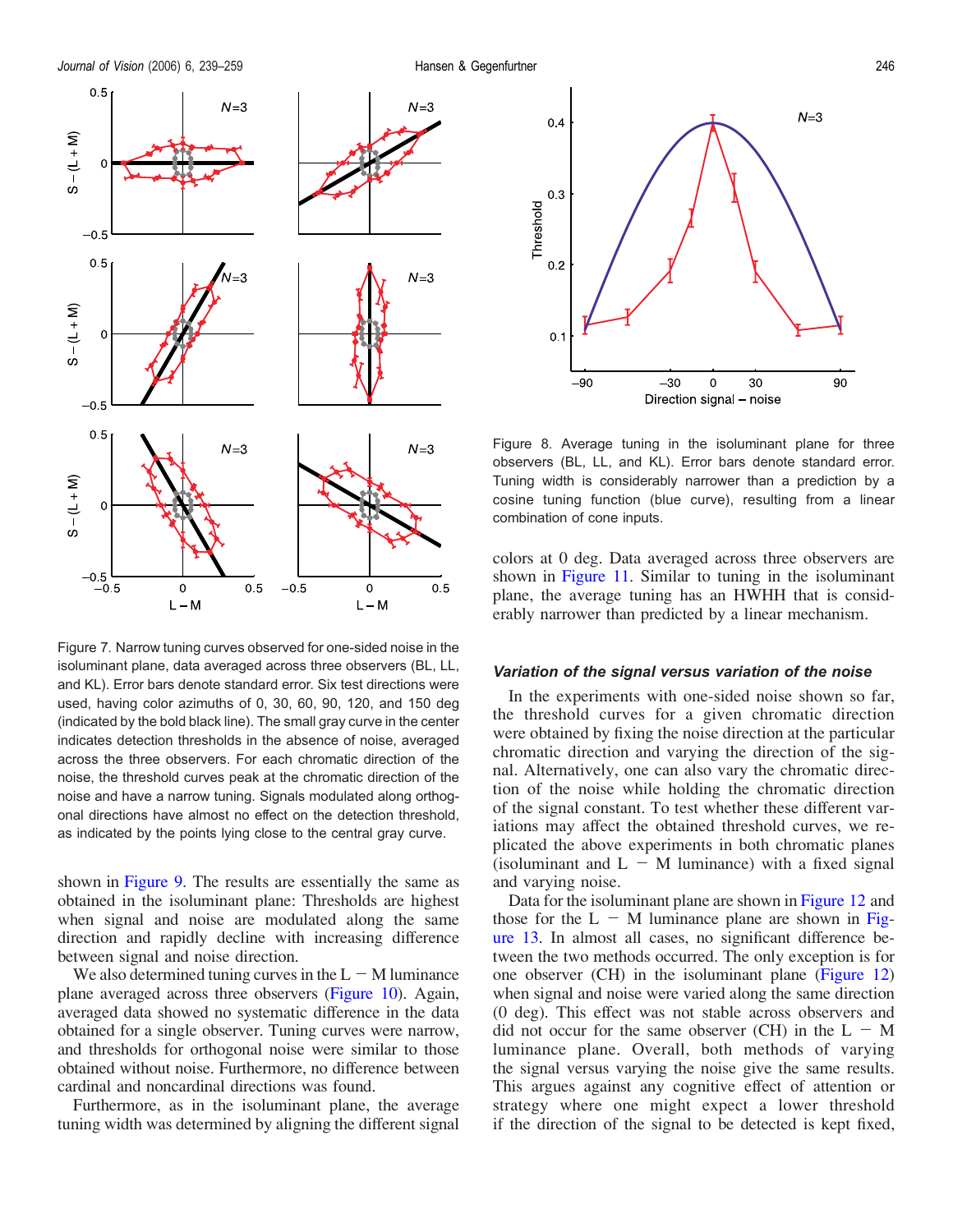<span id="page-8-0"></span>

Figure 9. Narrow tuning curves observed for one-sided noise in the  $L - M$  luminance plane for a single observer (CH). Four signal colors are used, having color azimuths of 0, 45, 90, and 135 deg (indicated by the bold black line). The small central gray curve indicates detection thresholds in the absence of noise. For each chromatic direction of the noise, the threshold curves peak at the chromatic direction of the noise and have a narrow tuning. Signals modulated along orthogonal directions have almost no effect on the detection threshold, as indicated by the points lying close to the central gray curve.

allowing an observer to focus attention on this signal. Rather, it is more likely that the narrow tuning observed is due to off-axis looking, as discussed in the next section. Off-axis looking is not a deliberate decision of the observer, but an automatic process at the first stages of visual processing.

Overall, the data show that the measured threshold curves were unaffected by the particular presentation of the stimuli (i.e., whether noise or signal direction was kept constant during a block of presentations).

# Two-sided noise

We used two-sided noise to determine the possible effects of off-axis looking. For two-sided noise, the direction of the signal was kept fixed and defined the test direction, whereas the direction of the noise relative to the signal was varied. Tuning curves were determined for four test directions of 0, 45, 90, and 135 deg. For each test direction, seven directions of the noise were tested, with chromatic directions relative to the test directions of 0, 15, 30, 45, 60, 75, and 90 deg.



Figure 10. Narrow tuning curves observed for one-sided noise in the  $L - M$  luminance plane, data averaged across three observers (CH, JB, and KH). Error bars denote standard error. Four signal colors are used, having color azimuths of 0, 45, 90, and 135 deg (indicated by the bold black line). The small central gray curve indicates detection thresholds in the absence of noise, averaged across the three observers. For each chromatic direction of the noise, the threshold curves peak at the chromatic direction of the noise and have a narrow tuning. Signals modulated along orthogonal directions have almost no effect on the detection threshold, as indicated by the points lying close to the central gray curve.

#### Tuning in the isoluminant plane, two-sided noise

In the first experiment using two-sided noise, tuning widths in the isoluminant plane were determined. Results for a single observer are shown in [Figure 14.](#page-10-0) Thresholds were highest when the noise was modulated along directions close to the signal direction. Unlike the data for one-sided noise, we found not always a pronounced peak in the threshold curves when signal and noise directions coincided rather than a broader range of noise directions (up to  $\pm 45$  deg relative to the signal direction) that resulted in high thresholds of similar magnitude. In one case (90-deg signal, lower left panels in [Figures 14](#page-10-0) and [15\)](#page-11-0), there was a dip in the threshold curves when signal and noise coincided, resulting in a bowtie-shaped tuning curve. Similar to the results obtained for one-sided noise, orthogonal noise had almost no effect. Overall, the tuning widths for two-sided noise are broader as compared with the results obtained with one-sided noise.

Note that because we kept the direction of the signal fixed, the threshold curves in the absence of noise (gray circles in [Figures 14](#page-10-0) and [15](#page-11-0) and in [Figures 17](#page-12-0) and [18](#page-12-0) for the  $L - M$ luminance plane) are now circles with a radius defined by the detection threshold for this particular signal direction.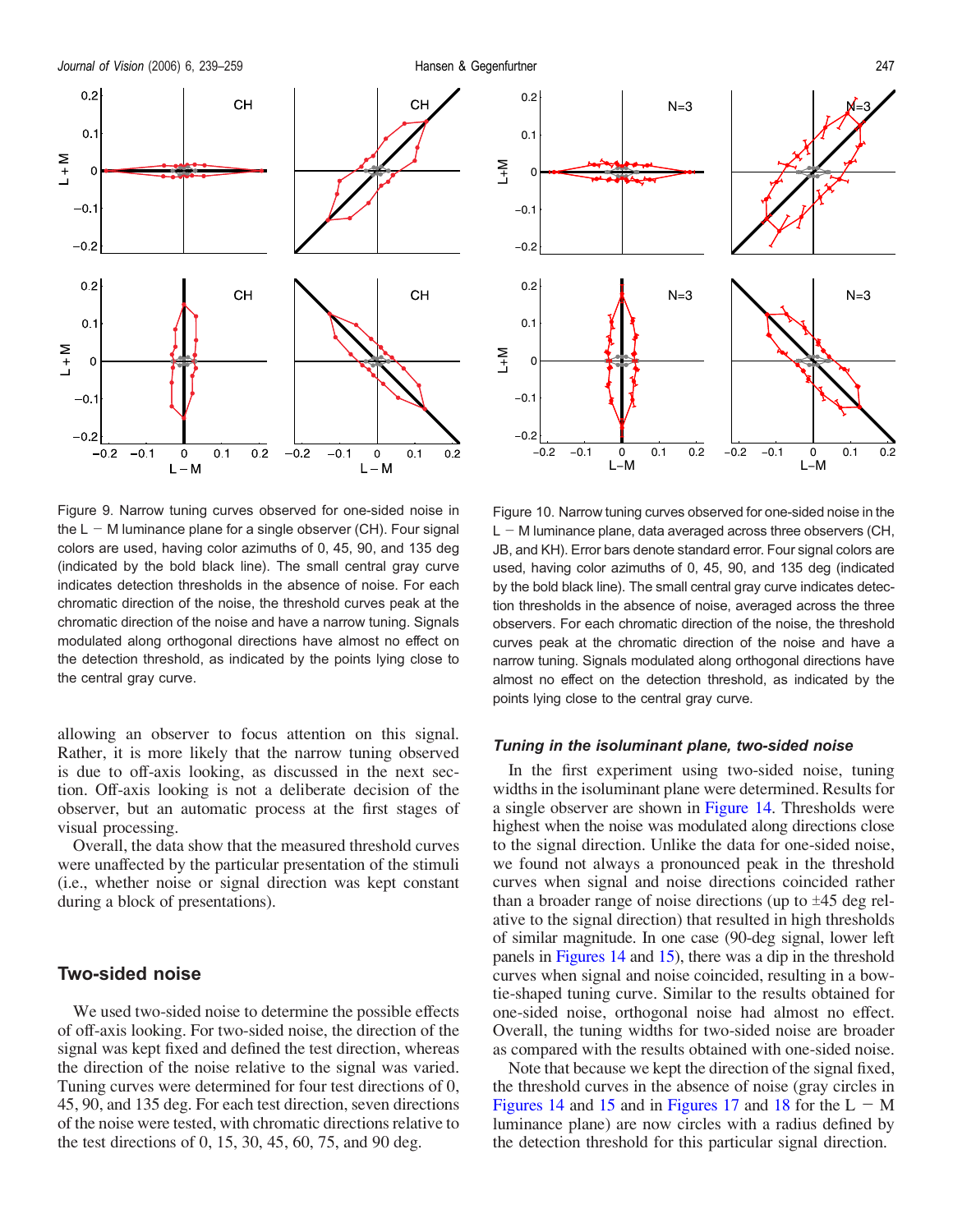<span id="page-9-0"></span>

Figure 11. Average tuning in the  $L - M$  luminance plane for three observers (CH, JB, and KH). Error bars denote standard error. Tuning width is considerably narrower than a prediction by a cosine tuning function (blue curve), resulting from a linear combination of cone inputs.

Next, we determined tuning curves in the isoluminant plane averaged across three observers [\(Figure 15](#page-11-0)). Similar to the curves for a single observer, we found broad tuning and almost no increase in threshold for orthogonal noise for all signal directions.

Finally, we determined the average tuning width averaged across all chromatic directions for the three observers. Because positive and negative offsets between signal and noise define the same stimulus for the two-sided noise condition, only positive offsets were plotted. Data averaged across three observes are shown in [Figure 16](#page-11-0). Contrary to the results obtained for one-sided noise, the average tuning was broad and followed a cosine function, consistent with a linear combination of cone inputs. When signal and noise directions coincided (0 deg), there was a small dip in the averaged tuning curve. The reason for this dip is unclear. Preliminary simulation studies suggest that it may be related to a variation of the peak chromaticities of the detection mechanisms. In the simulations, a smaller variation along the chromatic direction of the signal to be detected leads to the observed dip in the detection threshold curve.

#### Tuning in the  $L - M$  luminance plane, two-sided noise

In the final experiment, tuning widths in the  $L - M$ luminance plane were determined using two-sided noise. Results at four signal directions for a single observer are shown in [Figure 17](#page-12-0). Similar to the results obtained for twosided noise in the isoluminant plane, thresholds were highest when the noise was modulated along directions close to the signal direction. In one case (0-deg signal,



Figure 12. Variation of the signal (red) as compared with variations of the noise (black) in the isoluminant plane has almost no effect on average tuning curves. Data are shown for three observers (panels labeled CH, JB, and KH) and averaged across these three observers (bottom right panel labeled " $N = 3$ "). Error bars denote standard error. Red curves denote tuning curves for varying the signal while keeping the noise fixed; black curves, tuning curves for keeping the signal fixed and varying the noise. Almost no significant difference in the average tuning curves between both methods was found.

upper left panels in [Figures 17](#page-12-0) and [18\)](#page-12-0), there was a dip in the threshold curves when signal and noise coincided, resulting in a bow-tie-shaped tuning curve.

Next, we determined tuning curves in the  $L - M$  luminance plane averaged over three observers [\(Figure 18](#page-12-0)). Similar to the results obtained for a single observer, the thresholds were highest when the noise was modulated along directions close to the signal direction. When the signal was modulated along the cardinal directions ([Figures 17](#page-12-0) and [18](#page-12-0), left column), we found no increase in threshold for orthogonal noise. However, for the intermediate signal directions tested, a small increase in threshold occurred, presumably as an effect of the higher sensitivity to luminance variations.

Finally, we determined the average tuning width averaged across all chromatic directions for the three observers. Similar to the results obtained for the two-sided noise in the isoluminant plane, the averaged tuning curve was broad, as predicted by a linear combination of cone inputs [\(Figure 19\)](#page-13-0). Similar to the results obtained in the isoluminant plane, the bow-tie-shaped threshold curves resulted in a small dip at 0 deg in the averaged curve when signal and noise coincided. As stated above for the results in the isoluminant plane, the dip may be caused by a decrease of the variation of the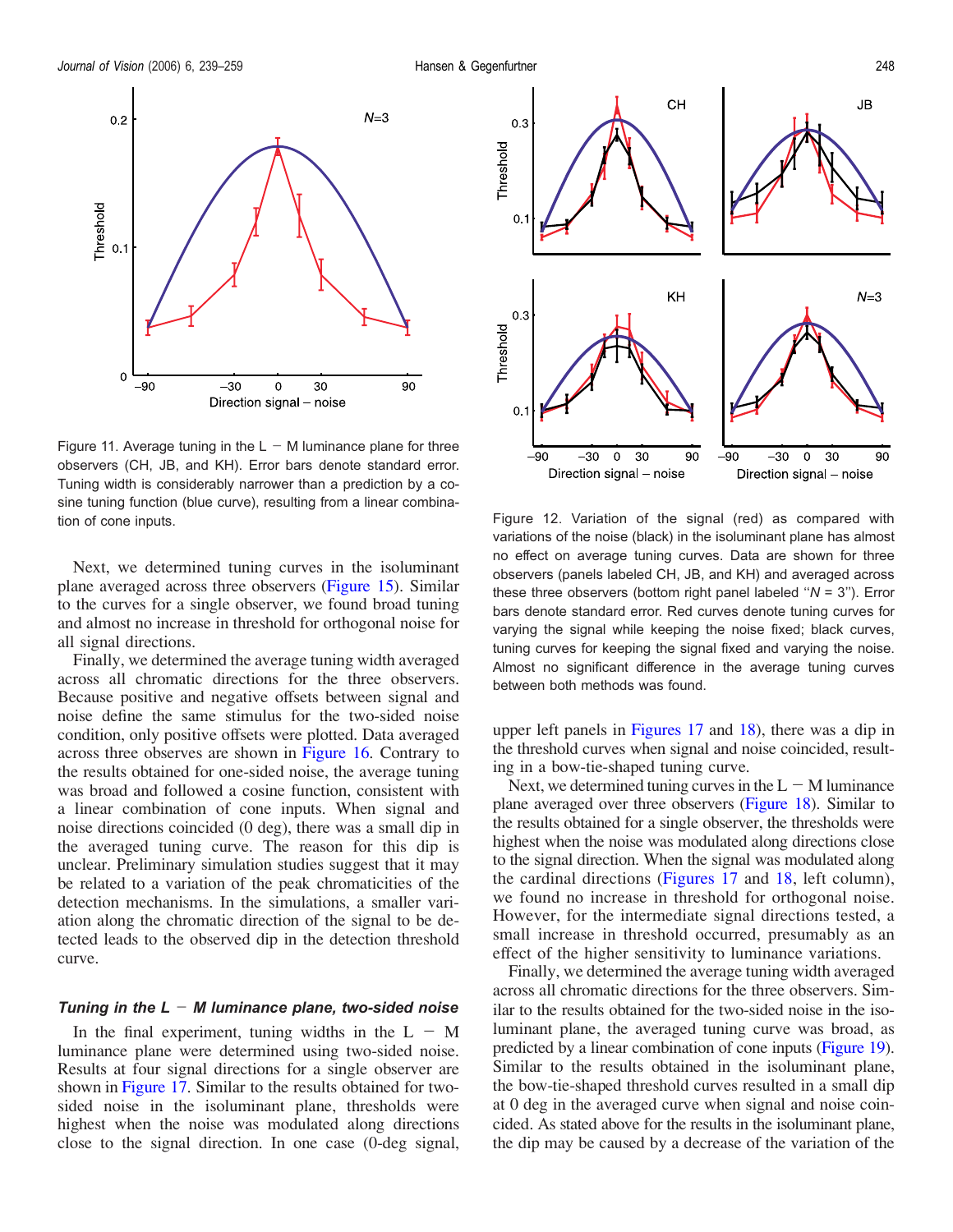<span id="page-10-0"></span>



Figure 13. Variation of the signal (red) as compared with variations of the noise (black) in the  $L - M$  luminance plane has almost no effect on average tuning curves. Data are shown for three observers (panels labeled CH, JB, and KH) and averaged across these three observers (bottom right panel labeled " $N = 3$ "). Error bars denote standard error. Red curves denote tuning curves for varying the signal while keeping the noise fixed; black curves, tuning curves for keeping the signal fixed and varying the noise. No significant difference in the average tuning curves between both methods was found.

peak chromaticities along the chromatic direction of the signal to be detected.

Overall, the results of the detection experiments using different types of noise can be summarized as follows: Narrow tuning is observed for one-sided noise, whereas broad linear tuning is observed for two-sided noise. The cardinal directions play no specific role in this task: For any signal direction, whether cardinal or intermediate, threshold is maximal when the noise is modulated along directions close to the signal direction and shows no increase for orthogonal noise. Results hold true for the isoluminant and the  $L - M$  luminance plane.

# **Simulations**

The chromatic detection experiments presented in the previous section show that the tuning width of chromatic detection is stimulus dependent. For one-sided noise, chromatic tuning was narrower than linear, with an average HWHH of 25.5 deg, whereas for two-sided noise, chromatic tuning was perfectly predictable by a linear combination of cone inputs, resulting in a cosine tuning curve (HWHH of 60 deg).

Figure 14. Broad tuning curves observed for two-sided noise in the isoluminant plane for a single observer (LL). Four signal colors are used, having color azimuths of 0, 45, 90, and 135 deg (indicated by the bold red line). The small gray circle indicates detection thresholds in the absence of noise. For each signal color, the threshold curves peak at the signal color and have a broad tuning. For all signal colors, noise along orthogonal directions has almost no effect on the detection threshold, as indicated by the points lying on the small central gray circle.

The results allow for a number of different interpretations regarding the number and nature of the underlying chromatic detection mechanisms. For example, one could assume that the different stimuli are detected at different stages that have chromatic detection mechanisms with either narrow or broad tuning widths. Instead, one could assume that the same broadly tuned mechanisms are involved in the detection of both kinds of stimuli and that the different tuning widths observed result from off-axis looking.

## Chromatic detection model

To further investigate the number and nature of the underlying detection mechanisms, we used a chromatic detection model to simulate the observers' response characteristics. The goal of this model study was not to derive the best fit to the data but to investigate whether the different tuning curves can be accounted for by the same underlying circuit. In particular, we were interested in the generation of narrow tuning curves due to off-axis looking.

We used a line-element model that has been successfully employed to model discrimination tasks in a number of different domains, such as wavelength (von Helmholtz,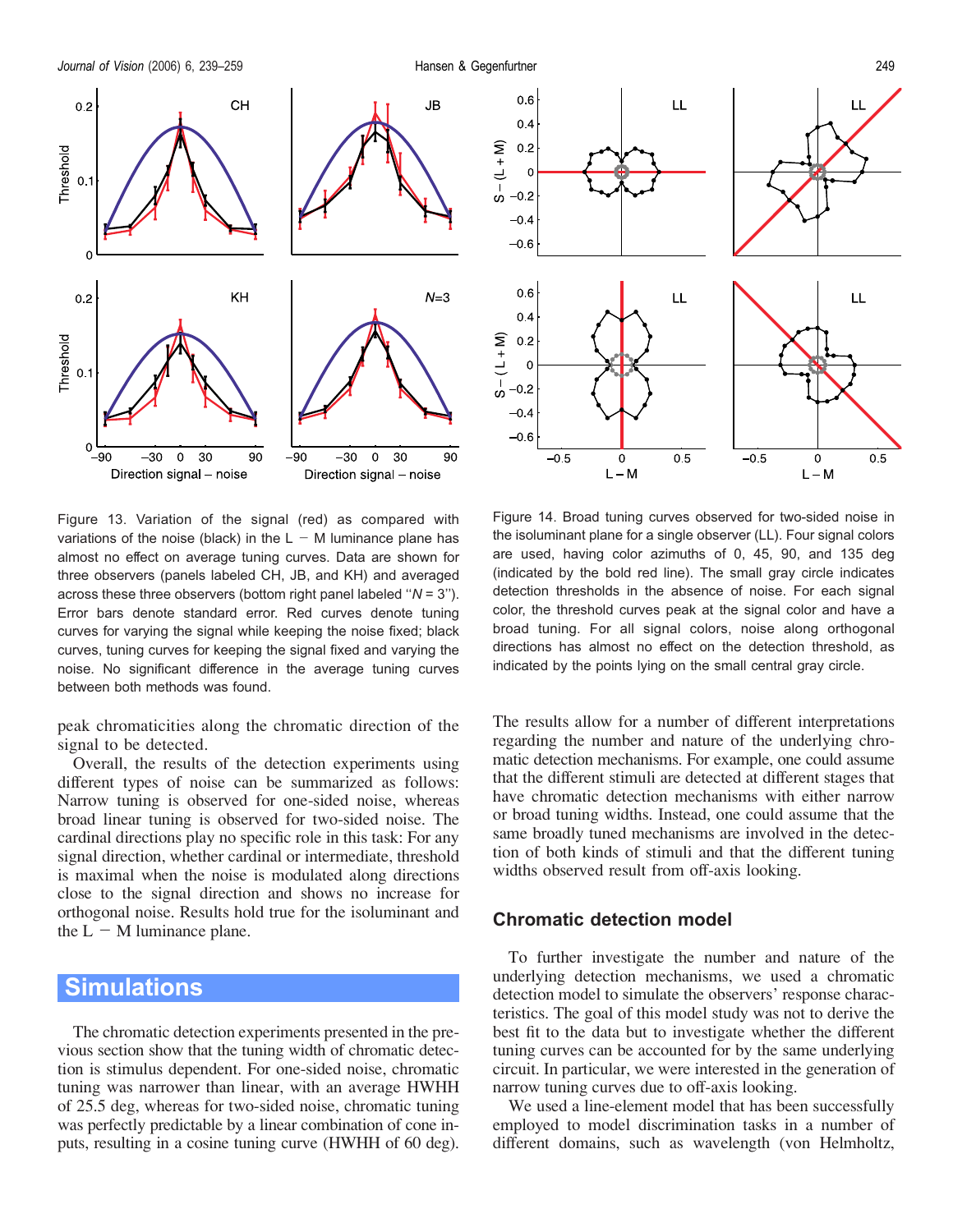<span id="page-11-0"></span>



the isoluminant plane, data averaged across three observers (CH, LL, and JB). Error bars denote standard error of the mean. Four signal colors are used, having color azimuths of 0, 45, 90, and 135 deg (indicated by the bold red line). The small central gray circle indicates detection thresholds in the absence of noise, averaged across the three observers. For each signal color, the threshold curves peak at the signal color and have a broad tuning. For all signal colors, noise along orthogonal directions has almost no effect on the detection threshold, as indicated by the points lying on the small central gray circle.

[1867/1924\)](#page-20-0), spatial frequency (Wilson & Gelb, [1984\)](#page-20-0), and global motion (Watamaniuk, Sekuler, & Williams, [1989\)](#page-20-0). More recently, Goda and Fujii ([2001](#page-19-0)) proposed a similar model to analyze the discrimination of multicolored textures.

The chromatic line-element model comprises two main processing stages. At the first stage, color signals are processed by multiple channels each tuned to a particular direction in color space. The number  $N$  of channels and their tuning width  $k$  are the basic model parameters. Because we did not fit the N channels to the data, the model had only two free parameters,  $N$  and  $k$ , independent of the number of channels used. This allowed us to compare the outcome of different models without the need to compensate for the different numbers of channels used by the different models.

At the second stage, the difference in channel responses to the background and a signal region of either horizontal or vertical orientation is determined. The larger difference determines the model estimate of the signal orientation. Given an input stimulus, the model thus responds with the estimated orientation of the signal. Model responses for signals of varying contrasts are determined, each presented in 1,000 trials with different realizations of the noise process.

Figure 16. Average tuning in the isoluminant plane for three observers (CH, LL, and JB). Error bars denote standard error. Tuning width is consistent with a prediction by a cosine tuning function Figure 15. Broad tuning curves observed for two-sided noise in (blue curve), resulting from a linear combination of cone inputs.

Psychometric functions are then fitted to the model responses for different contrast levels of the signal using the psignifit toolbox for Matlab (Version 2.5.41, see [http://](http://bootstrap-software.org/psignifit/) [bootstrap-software.org/psignifit/\)](http://bootstrap-software.org/psignifit/), which implements the maximum likelihood method described by Wichmann and Hill [\(2001](#page-20-0)). In the following, we describe the two main processing stages of the model in more detail.

The core components of the model are chromatic detection mechanisms sensitive to second-order cone-opponent features. The model has a number of mechanisms N that are defined in a single plane of the cone-opponent DKL color space. Each mechanism has the same raised cosineshaped tuning profile but different peak sensitivities. Formally, the sensitivity profile  $S$  of a mechanism with peak sensitivity  $\mu$  sensitive to different color azimuths  $\theta$  is given by

$$
S_i(\theta) = \left[\cos^k(\theta - \mu)\right]^+, \qquad \mu = 306 \deg \frac{i}{N} + \eta.
$$

The operator  $[x]^{+} = \max(x, 0)$  denotes half-wave rectification, and the parameter  $k$  determines the tuning width of the sensitivity profile (D'Zmura & Knoblauch, [1998\)](#page-19-0). A value of  $k = 1$  results in the standard cosine profile, consistent with a linear combination of the cone-opponent signal. Increasing  $k$  sharpens the profile. Sensitivity profiles for different values of  $k$  are shown in [Figure 20.](#page-13-0) The sensitivity functions are normalized such that they integrate to unity.

The parameter  $\mu$  determines the peak sensitivity of the N chromatic channels, which are equally spaced in the chromatic plane. For example,  $N = 4$  mechanisms would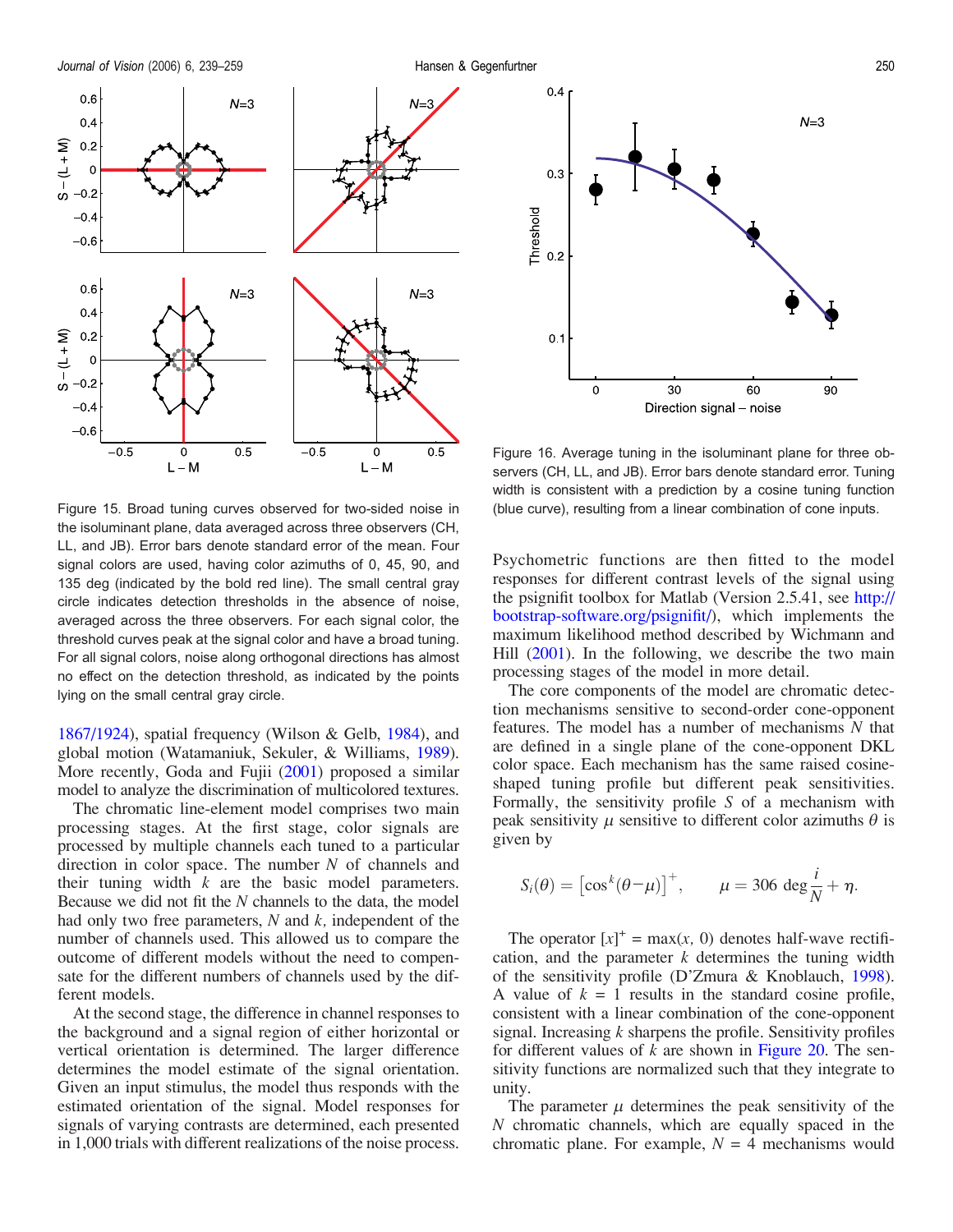<span id="page-12-0"></span>

Figure 17. Broad tuning curves observed for two-sided noise in the  $L - M$  luminance plane for a single observer (CH). Four signal colors are used, having color azimuths of 0, 45, 90, and 135 deg (indicated by the bold red line). The small central gray circle indicates detection thresholds in the absence of noise. For each signal color, the threshold curves peak at the signal color and have a broad tuning. For all signal colors, noise along orthogonal directions has almost no effect on the detection threshold, as indicated by the points lying close to the small central gray circle.

result in a spacing of  $360/4 = 90$  deg;  $N = 5$  mechanisms in a spacing of  $360/5 = 72$  deg;  $N = 8$  mechanisms in a spacing of  $360/8 = 45$  deg; and so on. Simulations are confined to a single plane in color space, with mechanisms extending from the origin in a particular direction. Thus, a model with  $N = 4$  cardinal mechanisms has two mechanisms along each cardinal axis in a single plane of color space, e.g.,  $+(L - M)$ ,  $-(L - M)$ ,  $+[S - (L + M)]$ ,  $-[S (L + M)$ ], with corresponding chromatic directions of 0, 180, 90, and 270 deg).

Extending the model by Goda and Fujii [\(2001\)](#page-19-0), the peak sensitivities are allowed to vary at each stimulus position by a normally distributed noise process  $\eta$  with a standard deviation of 10 deg to model the variability of the preferred hue in individual LGN neurons as observed experimentally (Derrington et al., [1984\)](#page-18-0). At the start of the simulations, the peak sensitivities were randomly jittered as described above at each of the  $16 \times 16$  stimulus positions; they were then kept fixed at these chromatic directions during the whole simulated experiment. This procedure was used for each of the model types studied. Running the simulations with setting  $\eta = 0$  (i.e., allowing no variability) would result in tuning curves with artificial dips at those chromatic

Figure 18. Broad tuning observed for two-sided noise in the  $L - M$ luminance plane, data averaged across three observers (CH, JB, and TH). Error bars denote standard error. Four signal colors are used, having color azimuths of 0, 45, 90, and 135 deg (indicated by the bold red line). The small central gray curve indicates detection thresholds in the absence of noise, averaged across the three observers. For each signal color, the threshold curves peak at the signal color and have a broad tuning. For all signal colors, noise along orthogonal directions has almost no effect on the detection threshold, as indicated by the points lying close to the small central gray curve.

directions where the peak sensitivities  $\mu$  and the noise direction coincide. [Figure 21](#page-13-0) visualizes the variation of the peak sensitivities for a model with  $N = 4$  mechanisms.

The number  $N$  of mechanisms and the tuning width of the sensitivity profile as determined by  $k$  are the basic model parameters. For example, a standard quasi-linear model with four broadly tuned mechanisms along the cardinal axes is specified by  $N = 4$ ,  $k = 1$ .

Each channel  $i$  integrates color signals within a particular region A of the stimulus, resulting in an average response  $R_{A,i}$  of channel *i* to the stimulus covering region A

$$
R_{A,i} = \frac{1}{||A||} \sum_{(x,y) \in A} r(x,y) S_i[\theta(x,y)],
$$

where r is the chromatic contrast and  $\theta$  is the chromatic direction of the square at the particular position  $(x, y)$ ; ||A|| denotes the magnitude of the set A (i.e., the number of elements in A).





 $L + M$ 

 $L + M$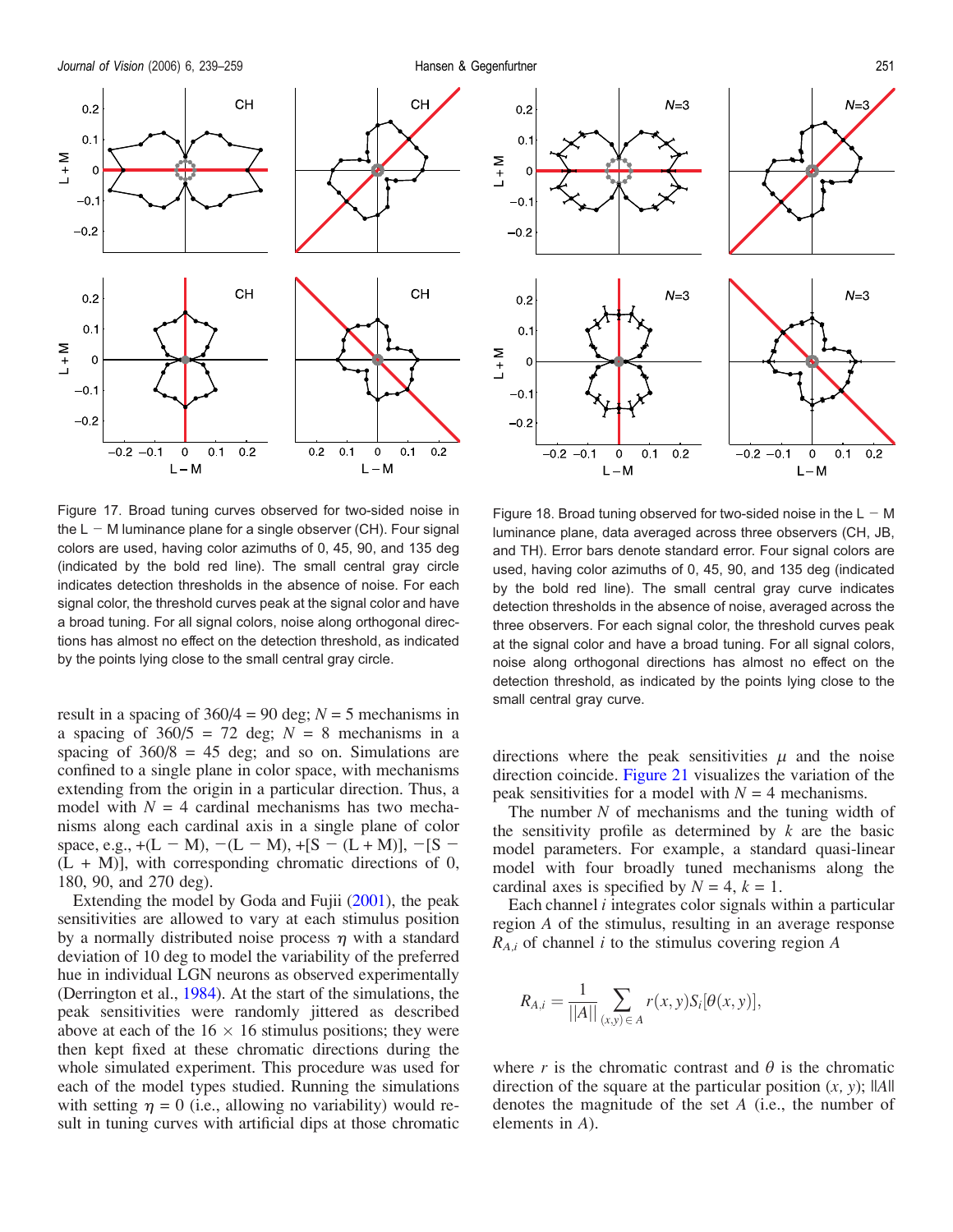<span id="page-13-0"></span>

Figure 19. Average tuning in the  $L - M$  luminance plane for three observers (CH, JB, and TH). Tuning width is consistent with a prediction by a cosine tuning function (blue curve), resulting from a linear combination of cone inputs.

The overall difference  $\Delta R_A$  between a signal region A and the background region  $B$  is computed by taking the norm  $\mathbb{H}$ of the contrast between signal and background responses for each channel  $i = 1, 2, ..., N$ :

$$
\Delta R_A = \begin{vmatrix} c(R_{A,1}, R_{B,1}) \\ c(R_{A,2}, R_{B,2}) \\ \vdots \\ c(R_{A,N}, R_{B,N}) \end{vmatrix}.
$$



Figure 20. Sensitivity profiles of the chromatic mechanisms for different values of the exponential  $k$ .



Figure 21. Visualization of the peak sensitivities for a model with  $N = 4$  mechanisms. Each panel shows how the peak sensitivities vary across stimulus positions.

We used the Michelson contrast to compute the contrast function c, which is defined as follows:

$$
c(x, y) = \frac{x - y}{x + y}.
$$

For the norm, we used the standard vector norm (L2 norm, Euclidean distance), which approximates probability summation across channels (Goda & Fujii, [2001;](#page-19-0) Wilson & Gelb, [1984\)](#page-20-0). The model incorporates no specific interaction between mechanisms other than the pooling of all channels when computing the norm.

Two  $\Delta R$  values were computed for two putative signal regions  $A_h$  and  $A_v$  to test for either horizontal or vertical signal orientation [\(Figure 22](#page-14-0)). The larger of the two  $\Delta R$  values then determined the orientation as estimated by the model.

In the simulations, for each stimulus as specified by the signal direction, noise direction, and noise contrast,  $\Delta R$ values were computed for 1,000 noisy variations of the stimulus. Noise contrast varied in a fixed range. Psychometric functions were then fitted to the model responses for the different noise contrasts to determine the threshold for the particular combination of signal and noise direction. The whole simulation was carried out for two types of noise: one- and two-sided noises.

The fitting of a psychometric function to model responses for different noise contrasts differed from the method used by Goda and Fujii [\(2001\)](#page-19-0), who employed a single  $\Delta R$  value as argument of an empirically given psychometric function to directly determine percentage correct. Our simulations need a large number of presentations for each stimulus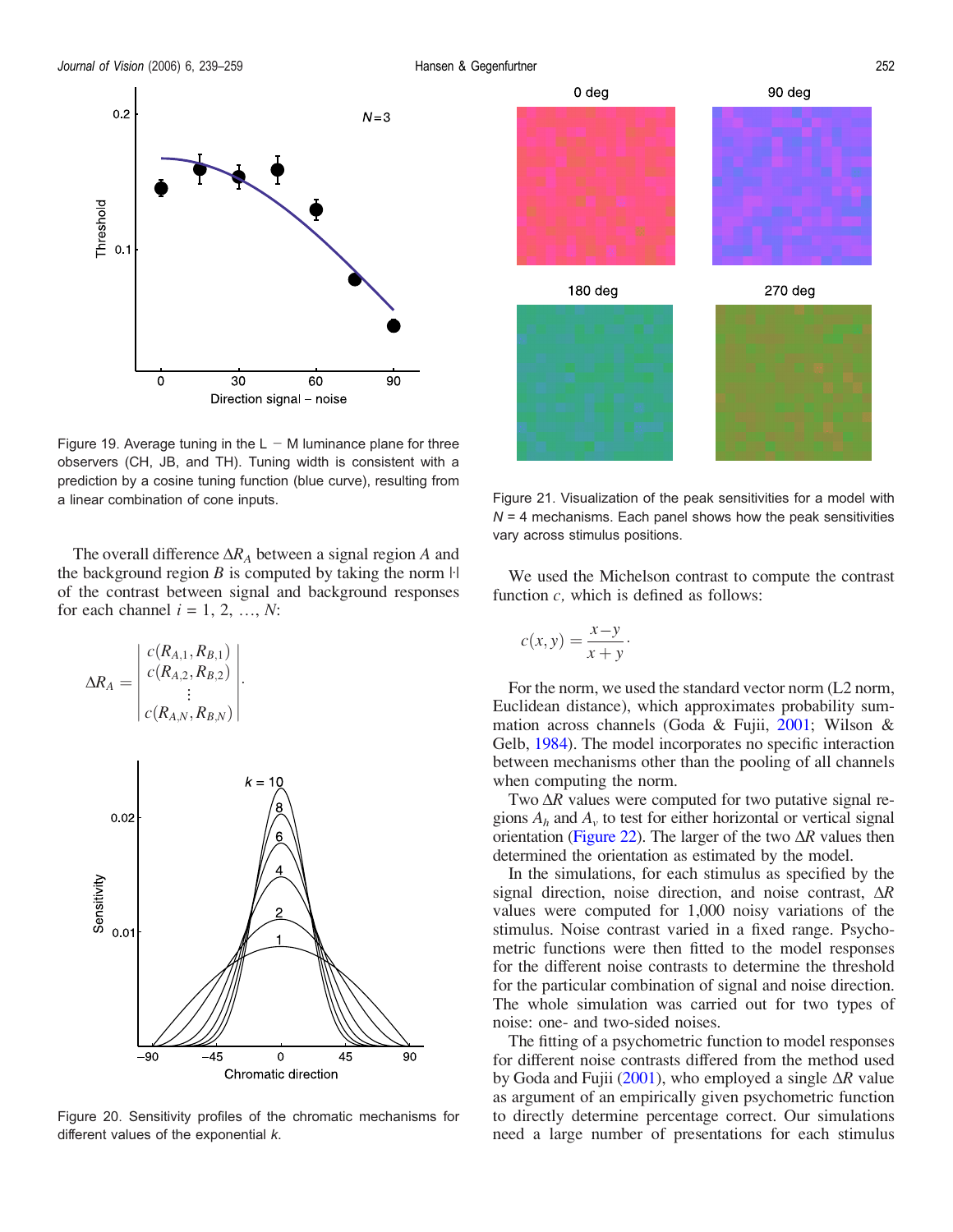<span id="page-14-0"></span>

Figure 22. Partitioning of a sample input stimulus into background B and two putative signal regions  $A_h$  and  $A_v$ . In this example, the  $\Delta R$  value for  $A_h$  would be much larger than the  $\Delta R$  value for  $A_v$ and the model would correctly detect the horizontal signal.

condition but have the advantage of determining the model estimates of threshold values independent of any empirically derived psychometric function.

As stated above, the number  $N$  of the detection mechanisms and their tuning width  $k$  are basic model parameters. Three models are of particular interest: (1) a basic quasi-linear model with four broadly tuned mechanisms at the cardinal directions ( $N = 4$ ,  $k = 1$ ); (2) a model with multiple narrowly tuned mechanisms with a tuning width similar to the experimentally observed tuning for one-sided noise  $(N = 16, k = 10)$ ; and (3) a model with multiple broadly tuned mechanisms ( $N = 16$ ,  $k = 1$ ). Simulation results for these three model types are presented in the following.

## Simulation results

In a first experiment, we verified that the model faithfully replicates the basic properties of noise masking. In particular, we verified that the model shows a linear increase in threshold with noise contrast when the noise is modulated along the same direction, as well as virtually no increase in threshold when the noise is modulated along directions orthogonal to the signal.

Having verified the basic properties of noise masking, we then investigated the model responses when probed with the masking stimuli used in our experiments, having either onesided or two-sided noise.

#### One-sided noise

In a first set of simulations, we used one-sided noise and investigated the model responses for the three different parameter sets. For each parameter set, four signal directions of 0, 45, 90, and 135 deg were tested, varying along the cardinal directions and along intermediate directions. Noise directions were sampled at 5-deg intervals. Simulations were carried out for different parameter sets. Of particular interest is a basic quasi-linear model with broadly tuned mechanisms along the cardinal directions  $(N = 4, k = 1)$  and models with multiple mechanisms, either narrowly tuned  $(N = 16, k = 10)$  or broadly tuned  $(N = 16, k = 1)$ .

Simulations of the model responses for these three parameter sets are shown in [Figure 23.](#page-15-0) For each model, three graphs are shown, namely: model responses for a signal modulated along the cardinal direction (0 deg), model responses for a signal modulated along an intermediate direction (45 deg), and the mean tuning curves averaged across all four signal directions. As a basic result, all models show the highest threshold when noise and signal are modulated along the same direction in color space. The individual shapes of the tuning curves, however, critically depend on the number and tuning width of the mechanisms.

The quasi-linear model ( $N = 4$ ,  $k = 1$ ) failed to reproduce the experimentally observed tuning curves. The model tuning curves differed considerably depending on the direction of the signal color, in contrast to the empirical findings. When the signal was modulated along a cardinal direction of 0 deg ([Figure 23,](#page-15-0) first row, first graph), the model showed a broad tuning consistent with the tuning of the underlying sensitivity function. In this case, no narrow tuning due to off-axis looking occurred because the other channels were centered at directions (of 90 and 270 deg) orthogonal to the signal and received virtually no signal input. A fundamentally different tuning curve resulted when the signal was modulated along an intermediate direction of 45 deg ([Figure 23,](#page-15-0) first row, second graph). In this case, off-axis looking occurred and resulted in a narrow tuning: The four detection mechanisms of the model are located with an offset of 45 deg relative to the signal direction, and those mechanisms least affected by the noise along one direction can contribute to the detection of the signal. However, these mechanisms cannot distinguish between noise along the signal direction (45 deg) and noise along an orthogonal direction (135 deg), both having the same strength when projected to the cardinal mechanisms at 0, 90, 180, and 270 deg. Therefore, noise modulated at parallel or orthogonal directions has essentially the same effect, as revealed by the double lobes of simulated thresholds along the positive and negative diagonal. The small deviations in the model both from a perfectly broad linear tuning for the 0-deg signal and a perfectly symmetrical narrow tuning for the 45-deg signal are due to the random variations of the center of the mechanisms. Overall, the results suggest that more than four mechanisms are needed to account for the empirical data.

The model with multiple narrowly tuned mechanisms  $(N = 16, k = 10)$  resulted in tuning curves narrower than those found experimentally. Finally, the models with multiple linearly tuned mechanisms ( $N = 16$ ,  $k = 1$ ) gave the best fits to the data. We also simulated a model with a smaller number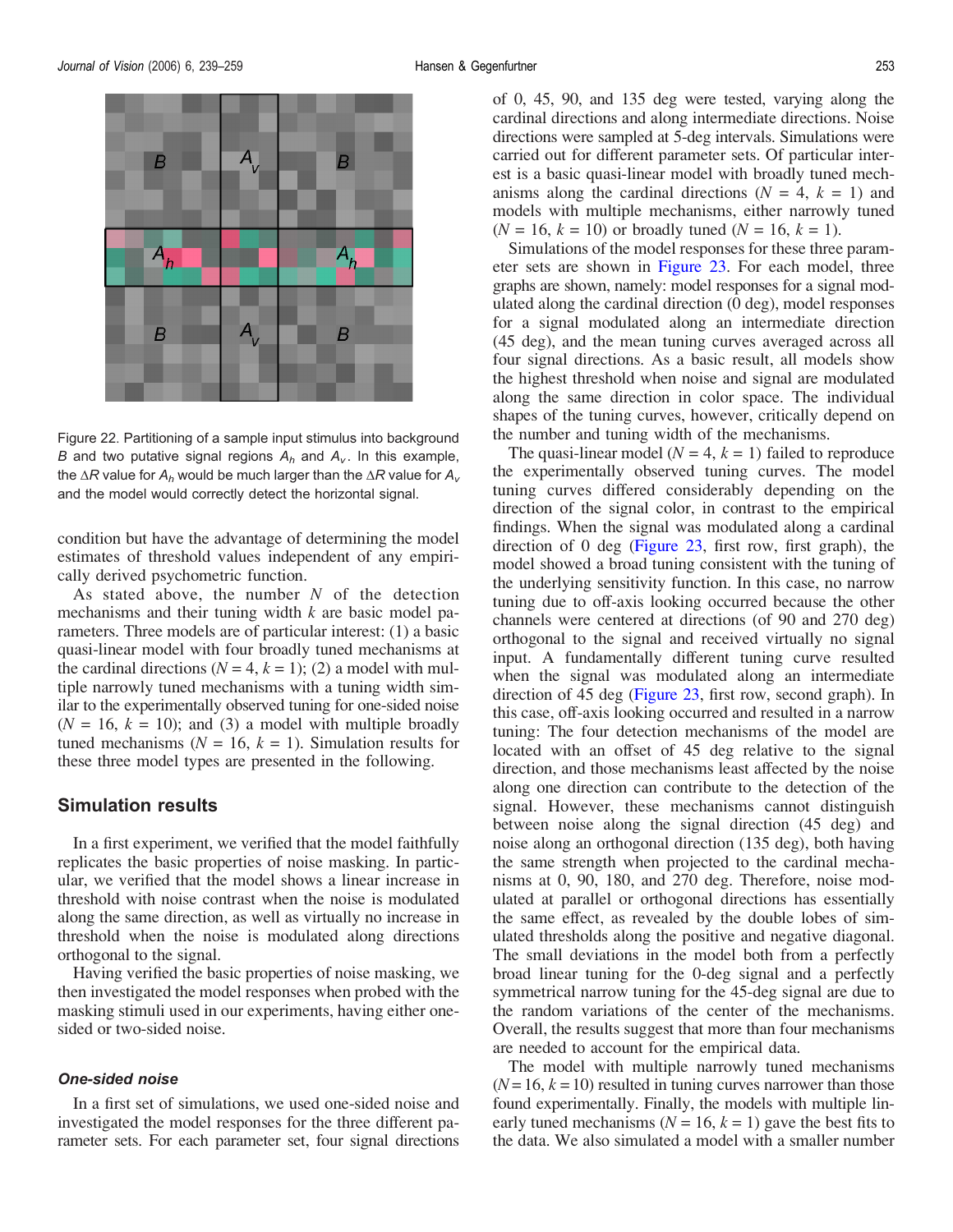<span id="page-15-0"></span>

Figure 23. Simulation of model responses using one-sided noise. Simulated curves are shown in blue and empirical data are shown in black for comparison. Columns, from left to right, show the tuning curves for a signal at 0 and 45 deg and the mean tuning curve for four signals at 0, 45, 90, and 135 deg. Each row shows simulation results obtained for a different combination of model parameters N and  $k$ , namely,  $N = 16$ ,  $k = 1$  (quasi-linear model);  $N = 16$ ,  $k = 10$  (multiple narrowly tuned mechanisms); and  $N = 16$ ,  $k = 1$  (multiple broadly tuned mechanisms). Error bars denote standard error. Best fits are obtained with multiple broadly tuned mechanisms.

of linearly tuned mechanisms ( $N = 8$ ,  $k = 1$ ). Accuracy of the fit increased with increasing number of mechanisms. Interestingly, the simulations showed that narrow tuning can be produced by multiple broadly tuned mechanisms. Again, the simulated responses were not perfectly symmetric due to the random variation of the peak sensitivities.

#### Two-sided noise

In a second set of simulations, we investigated the model responses using two-sided noise. All model parameters are identical to the parameters for the one-sided noise. Simulation results are shown in [Figure 24](#page-16-0).

For two-sided noise, the overall pattern of results closely resembled the pattern obtained for one-sided noise. Again, threshold was maximal when signal and noise directions coincided.

For the quasi-linear cardinal model ( $N = 4$ ,  $k = 1$ ), tuning curves differed for signals modulated along the cardinal as compared with intermediate, noncardinal directions, in contrast to the empirical findings. Although a reasonable fit was obtained for signals modulated along the cardinal directions, tuning curves for signals modulated along intermediate directions were narrower than those observed experimentally. This narrower tuning may be due to some sort of residual off-axes looking, which is possible even in two-sided noise when in the random noise patterns, occasionally, noise in one direction is stronger compared with the other direction. The difference between cardinal and noncardinal directions resulted in the large error bars for the mean responses, in contrast to the empirical data.

The model with multiple narrowly tuned mechanisms  $(N = 16, k = 10)$  completely failed to account for the data.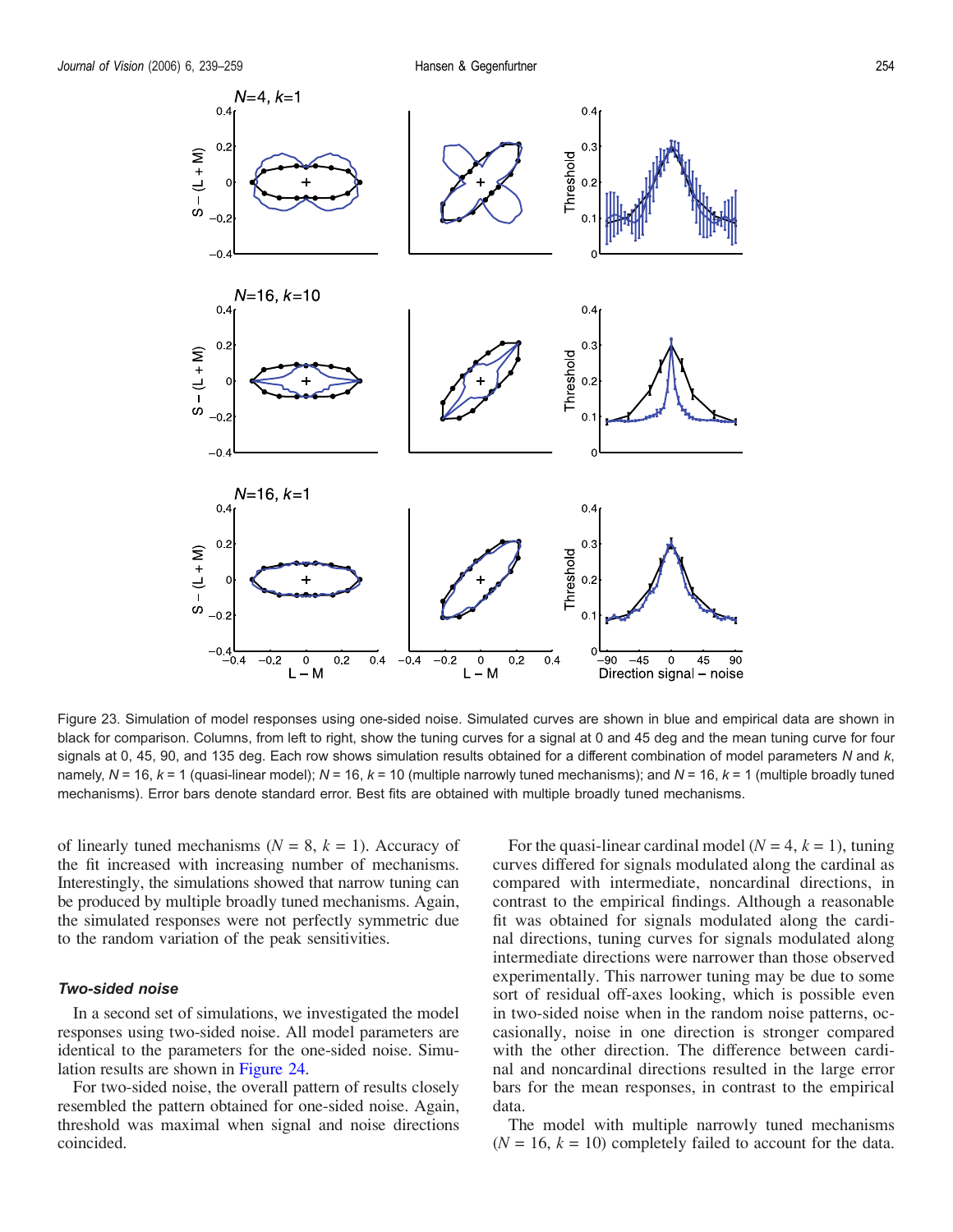<span id="page-16-0"></span>

Figure 24. Simulation of model responses using two-sided noise. Simulated curves are shown in blue and empirical data are shown in black for comparison. Columns, from left to right, show the tuning curves for a signal at 0 and 45 deg and the mean tuning curve for four signals at 0, 45, 90, and 135 deg. Each row shows simulation results obtained for a different combination of model parameters N and k, namely,  $N = 16$ ,  $k = 1$ (quasi-linear model);  $N = 16$ ,  $k = 10$  (multiple narrowly tuned mechanisms); and  $N = 16$ ,  $k = 1$  (multiple broadly tuned mechanisms). Error bars denote standard error. As for the one-sided noise, best fits are obtained with multiple broadly tuned mechanisms.

Simulated tuning curves were much narrower than found experimentally.

As for one-sided noise, the model with multiple linearly tuned mechanisms ( $N = 16$ ,  $k = 1$ ) closely fit the empirical data.

Overall, the simulation results show that a single detection mechanism can result in different tuning widths, depending on the noise pattern. In particular, the model simulations show that a model with multiple broadly tuned mechanisms can account for the experimentally observed tuning curves, both for one- and two-sided noises. Other model variants, such as a quasi-linear model or a model with multiple narrowly tuned channels, failed to reproduce the empirical findings. A quasi-linear model with four linear mechanisms showed a large variability in tuning curves depending on the signal azimuth, contrary to the empirical data. Models with narrow tuning curves consistently showed narrower than linear tuning for the two-sided noise stimulus, in contrast to the empirical data.

The simulation results thus show that, depending on the stimulus noise, multiple linear mechanisms can result in narrow or broad tuning curves for signals modulated along either cardinal or noncardinal directions, in accordance with the psychophysical observations.

# **Discussion**

In this study, we investigated the number and chromatic properties of mechanisms involved in image segmentation. We used a masking paradigm to study the properties of chromatic signal detection in the isoluminant and the  $L - M$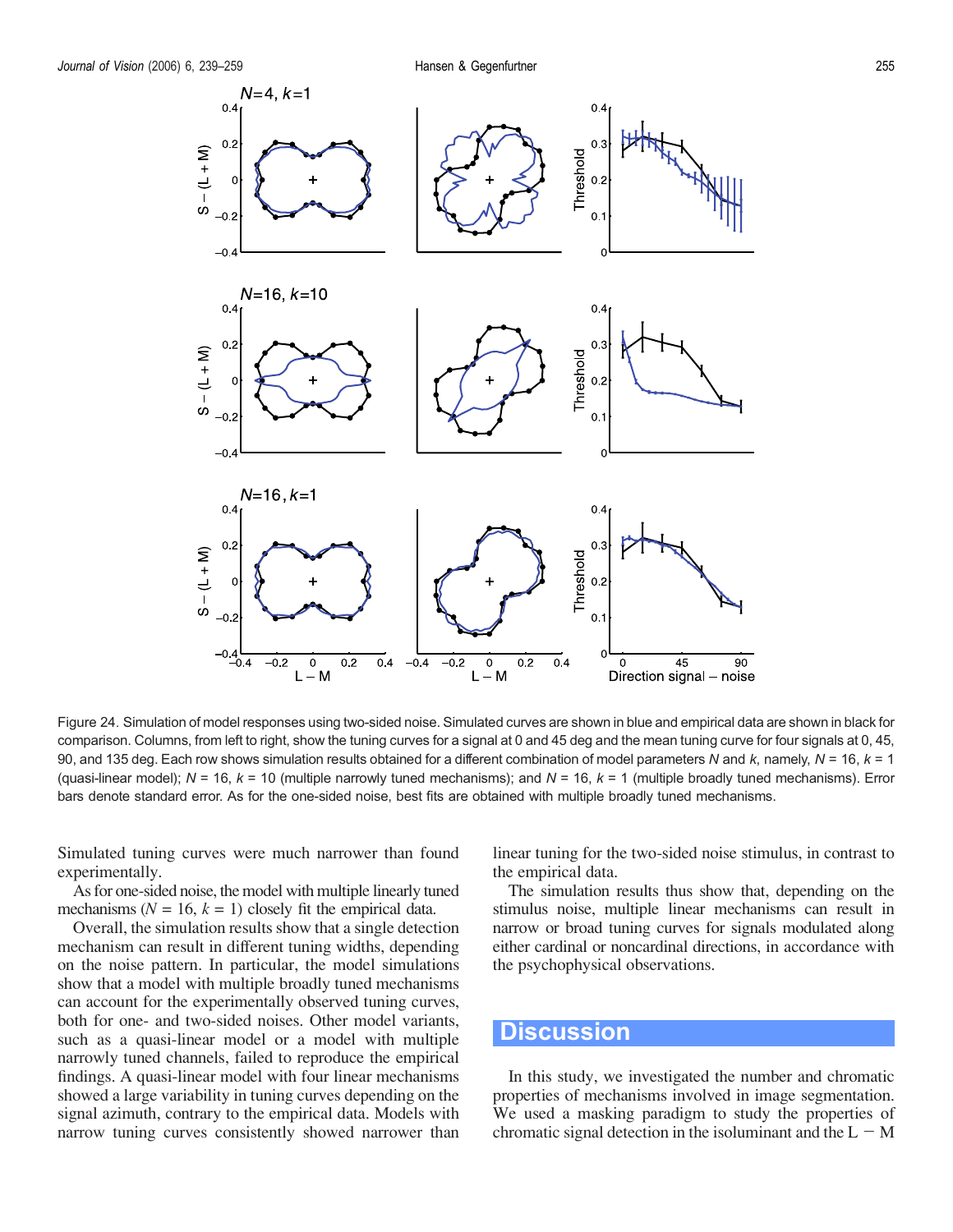luminance plane of DKL color space. Two noise patterns were employed, where noise was modulated either along one direction in color space (one-side noise) or along two directions symmetrically spaced around the signal direction (two-sided noise). Two main findings were consistent, independent of the different color planes or the noise pattern used: First, signal masking was strongest when signal and noise were modulated along the same direction and monotonically decreased with increasing difference between signal and noise direction. Second, no difference was found for signals presented along the cardinal directions versus intermediate, noncardinal directions in DKL color space. However, depending on the noise used, the width of chromatic tuning significantly differed: For one-sided noise, narrowly tuned curves were obtained, whereas for two-sided noise, broad tuning was found, consistent with a linear combination of cone inputs. Next, we used a chromatic detection model to further study the number and nature of the underlying chromatic mechanisms. The simulations show that the tuning curves for both kinds of noise can be a generated by multiple broadly tuned mechanisms.

#### Chromatic detection model

The aim of the simulations using the chromatic detection model was to clarify how vastly different tuning curves observed for different types of noise can be accounted for by the same underlying mechanisms. We demonstrated that indeed a model with multiple broadly tuned mechanisms is in good accordance with the data.

The present model does not account for the differences in detection threshold in the absence of noise generally found along the cardinal axes. This would require the inclusion of internal noise, which is not constrained by our data. Furthermore, because a higher sensitivity affects both the noise and the signal in the same way, adding internal noise may not change the noise-masking predictions fundamentally.

The present model does not account for the small dip when signal and noise coincide, which results in the bow-tie shape in some of the empirically found tuning curves. In preliminary simulation studies, we found that a specific decrease in the variability of the mechanisms along the signal direction results in the observed dip. Other factors that might contribute to this dip are an unequal distribution of the detection mechanisms along the chromatic directions and the variability of the tuning widths found in the V1 and V2 neurons. A final conclusive explanation of this small effect is beyond the scope of the present model and article.

The present model does not aim to account for detection thresholds in the absence of noise or to fit every detail in the empirical data. Instead, we present a basic minimal model with just two fundamental parameters  $(N \text{ and } k)$  and show how a single parameter set with multiple broadly tuned mechanisms accounts for two fundamentally different widths of tuning curves resulting from two noise types. Empirical data from psychophysics (e.g., detection thresholds in the absence of noise) and physiology (e.g., variation of tuning width, distribution of preferred chromatic direction, adaptation) offer promising possibilities to extend the model in various ways.

#### Comparison with other studies

A number of studies have investigated chromatic signal detection. One of the first studies that used a noise-masking paradigm was the study by Gegenfurtner and Kiper [\(1992\)](#page-19-0). Using a Gabor pattern as signal embedded in spatiotemporal chromatic noise, they found multiple narrowly tuned mechanisms.

Li and Lennie [\(1997\)](#page-19-0) determined the chromatic mechanisms involved in texture segmentation. Observers had to detect a target, made of random noise squares along a particular color direction, amid a background noise made of squares whose color was chosen along the same or another line in color space. They found evidence mainly for additional noncardinal mechanisms in the isoluminant plane. Evidence for cardinal mechanisms was found only when stimuli were modulated in luminance and in one of the cardinal directions. They also found large differences between their observers, especially with respect to the bandwidth of chromatic tuning. This might be due to their rather coarse sampling of color space. Furthermore, their stimuli were notably different from those used by Gegenfurtner and Kiper [\(1992\)](#page-19-0). In particular, the signal distributions were not only symmetrically modulated around the origin but also contained a shift in color space.

The stimuli used by Sankeralli and Mullen [\(1997\)](#page-20-0) were identical to the ones used by Gegenfurtner and Kiper [\(1992\)](#page-19-0), with the exception that static noise was used instead of dynamic noise. Sankeralli and Mullen found a wider bandwidth of chromatic tuning. When using signals in intermediate directions of color space, they observed no masking for noise along orthogonal directions, which is clear evidence for mechanisms tuned to these intermediate directions.

Giulianini and Eskew ([1998](#page-19-0)) measured thresholds for detecting Gaussian and Gabor signals in noise made of rings or lines. Signal and noise were modulated independently along various directions of color space. Their results argue for only three mechanisms for chromatic detection. These mechanisms are strictly linear; that is, they do not exhibit a narrow tuning in color space. The reason for the discrepancy in their results from those of Gegenfurtner and Kiper [\(1992\)](#page-19-0) is unclear.

More recently, Eskew, Newton, and Giulianini ([2001](#page-19-0)) studied detection and threshold-level discrimination of Gabor patches under conditions of noise masking, attempting to isolate higher order mechanisms. Neither the detection nor the discrimination procedure revealed any evidence of additional mechanisms besides the cardinal ones.

Stromeyer et al. [\(1999\)](#page-20-0) used sine waves for their signals and noise maskers. They found evidence for intermediate higher level chromatic mechanisms whenever there were phase offsets between signals and noise. They argue that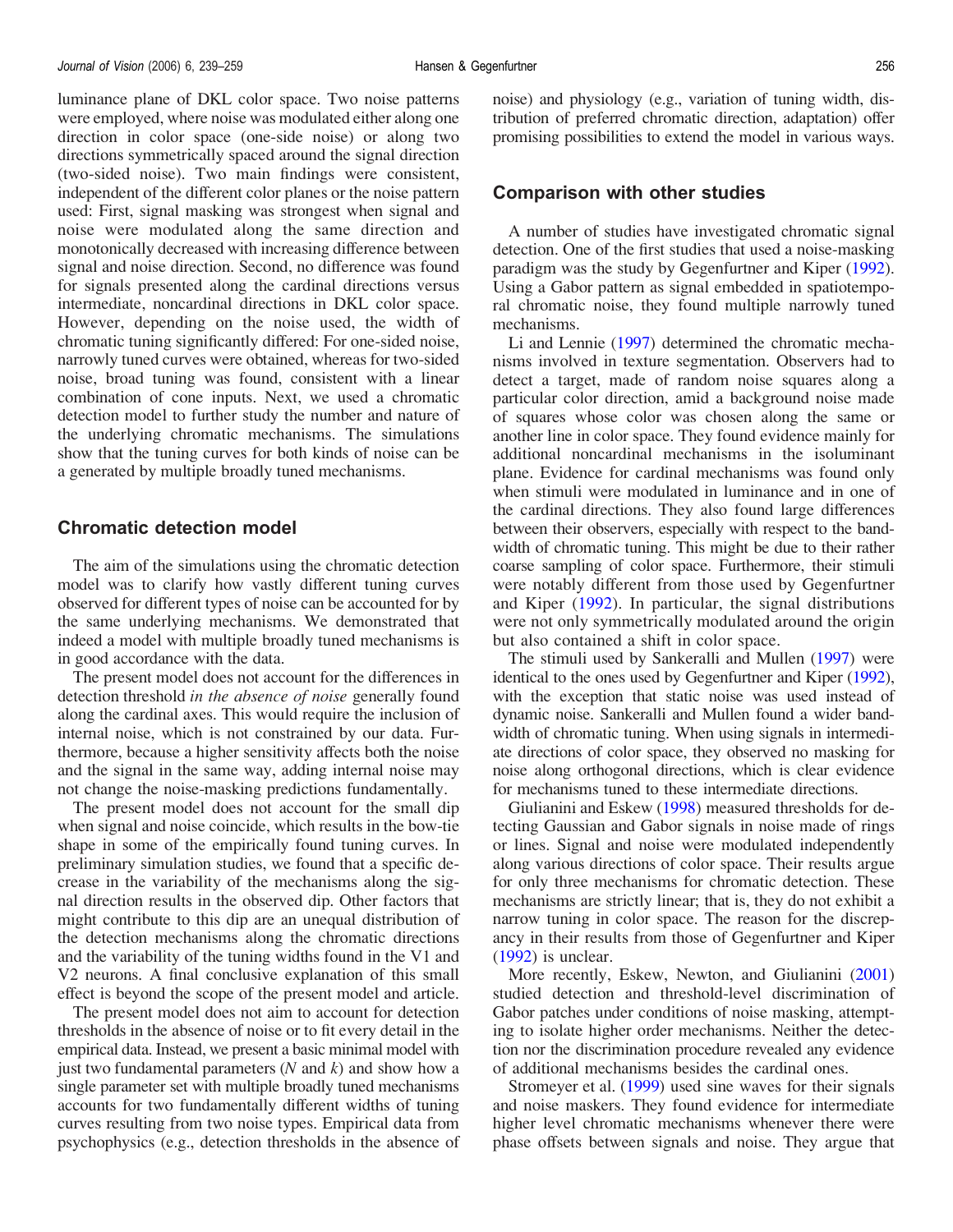<span id="page-18-0"></span>the narrow and specific tuning observed by Gegenfurtner and Kiper [\(1992\)](#page-19-0) might be due to the spatial differences in signals and noise maskers.

D'Zmura and Knoblauch [\(1998\)](#page-19-0) used Gaussian blobs as their signals and noise stimuli. The signal was modulated along a certain direction of color space, whereas the noise was chosen from within a sector of color space with varying width. They found that contrast thresholds were largest when signals and noise were modulated along the same directions of color space, even for noncardinal, intermediate directions. This argues for many chromatic detection mechanisms. However, the magnitude of noise masking did not depend on the widths of the noise sectors. This argues for linearly tuned mechanisms. Consequently, the results of D'Zmura and Knoblauch suggest multiple broadly tuned mechanisms, as in the present study. Nonlinear narrow tuning observed in some experiments is due to off-axis looking.

Goda and Fujii [\(2001\)](#page-19-0) investigated the discriminability of multicolored textures made of squares whose color was drawn from different distributions in DKL color space. The amplitude of the color distributions was modulated sinusoidally at various chromatic frequencies. Their results were consistent with multiple sharper than linear mechanisms with an HWHH of 40 deg. The difference in results may be due to the large size of the stimulus of  $8 \times 8$  deg and the specific properties of stimuli having sinusoidally modulated contrast amplitudes.

More recently, Lindsey and Brown [\(2004](#page-19-0)) investigated the masking of grating detection in the isoluminant plane of DKL color space. Using two-sided noise, they found evidence for off-axis looking. Similar to the present study, the data were well accounted for by a model of multiple broadly tuned mechanisms. In their study, detection thresholds were measured only at two intermediate directions (135 and 160 deg) in the isoluminant plane of DKL color and no alternative model was tested. The present study is a more in-depth investigation of the number and nature of higher order mechanisms.

Although stimuli, results, and interpretation vary between groups, the existence of multiple mechanisms beyond the four tuned to the cardinal directions of color space is supported by a large amount of empirical data. Physiological findings suggest a hierarchy of processing stages, each characterized by tuning width varying in a certain range around the linear tuning with an HWHH of 60 deg. A number of psychophysical studies suggest that multiple broadly tuned mechanisms play an important role in chromatic signal discrimination.

# **Conclusions**

We used a noise-masking paradigm to investigate the chromatic detection in two planes of DKL color space, the isoluminant plane and the  $L - M$  luminance plane. Two noise patterns of either one-sided or two-sided noise were employed. The experimentally observed tuning curves critically depend on the noise pattern used. Narrow tuning is observed for one-sided noise, whereas broad tuning is observed for two-sided noise. The psychophysical experiments are accompanied by a model study, showing that the observed data can be accounted for by the same underlying processing based on multiple broadly tuned mechanisms.

Furthermore, no difference was found between signals modulated along the cardinal and those modulated along intermediate directions. All results hold true for the isoluminant and the  $L - M$  luminance plane.

Overall, the results suggest that higher order cortical mechanisms with multiple broadly tuned mechanisms are involved in the segmentation of chromatic surfaces.

# Acknowledgments

This research was supported by the German Science Foundation (Grant Ge 879/5-1). Preliminary results have been reported in abstract form (Gegenfurtner, [2000](#page-19-0); Hansen & Gegenfurtner, [2005\)](#page-19-0).

We thank David H. Brainard, Rhea T. Eskew, and Kenneth Knoblauch for their insightful suggestions and discussions, which helped to clarify important issues of the article. We also thank Jutta Billino, Kai Hamburger, and Constanze Hesse for their careful and tireless participation in the experiments. Finally, we thank Brian J. White for his comments on the manuscript.

Commercial relationships: none.

Corresponding authors: Thorsten Hansen and Karl R. Gegenfurtner.

Email: Thorsten.Hansen@psychol.uni-giessen.de and Karl.R.Gegenfurtner@psychol.uni-giessen.de.

Address: Justus-Liebig-University Giessen, Department of Psychology, Otto-Behaghel-Str. 10F, D-35394 Giessen, Germany.

# **References**

- Brainard, D. H. (1989). Calibration of a computer controlled color monitor. Color Research & Application,  $14, 23 - 34.$
- Clifford, C. W., Spehar, B., Solomon, S. G., Martin, P. R., & Zaidi, Q. (2003). Interactions between color and luminance in the perception of orientation. Journal of Vision,  $3(2)$ ,  $106-115$ , http://journalofvision.org/ $3/2/1$ /, doi:10.1167/3.2.1. [\[PubMed](http://www.ncbi.nlm.nih.gov/entrez/query.fcgi?cmd=Retrieve&db=PubMed&dopt=Abstract&list_uids=12678615)] [\[Article\]](http://journalofvision.org/3/2/1/)
- Derrington, A. M., Krauskopf, J., & Lennie, P. (1984). Chromatic mechanisms in the lateral geniculate nucleus of macaque. The Journal of Physiology, 357, 241–265. [\[PubMed](http://www.ncbi.nlm.nih.gov/entrez/query.fcgi?cmd=Retrieve&db=PubMed&dopt=Abstract&list_uids=%206512691)]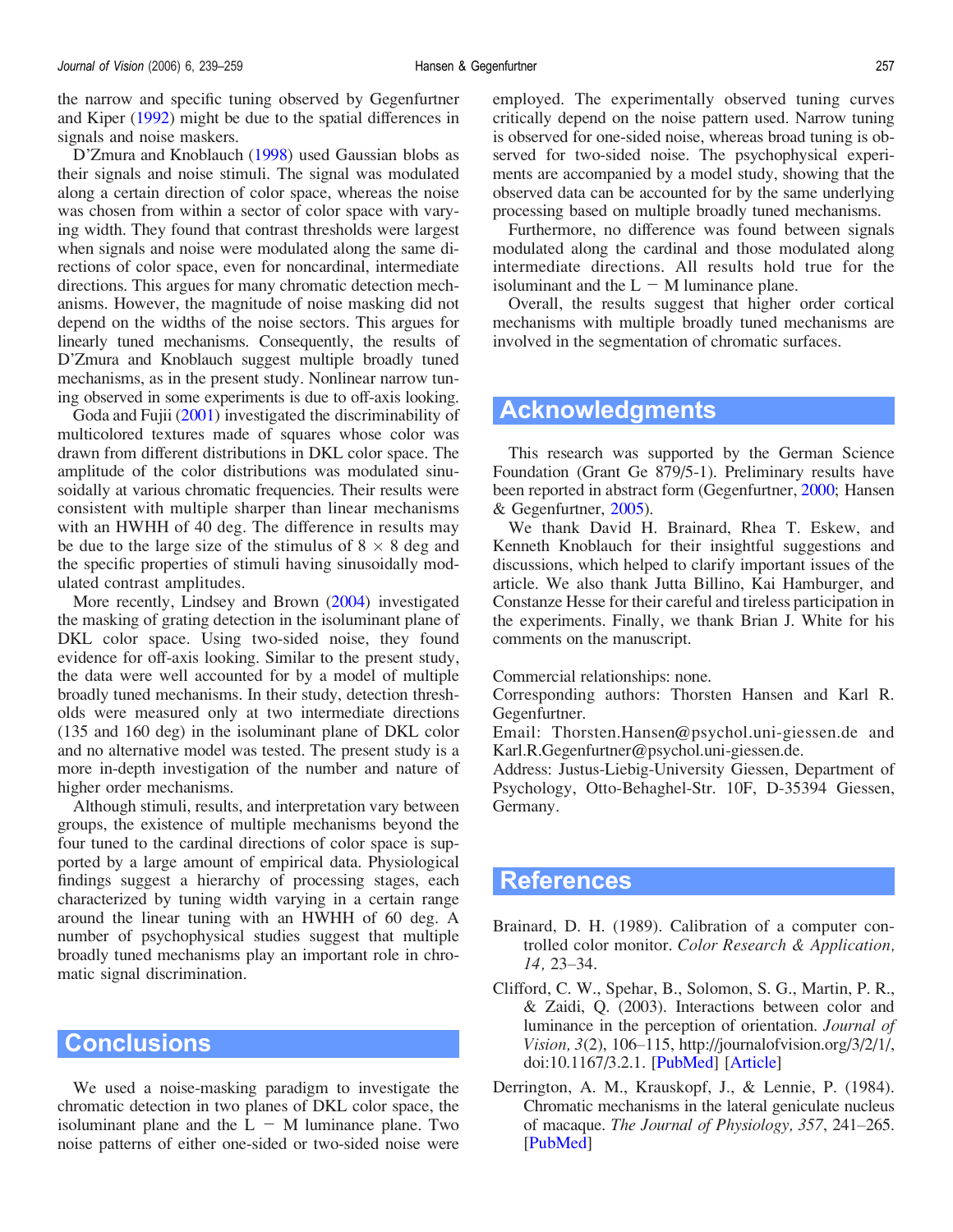- <span id="page-19-0"></span>De Valois, R. L., & De Valois, K. K. (1993). A multi-stage color model. Vision Research, 33, 1053-1065. [\[PubMed\]](http://www.ncbi.nlm.nih.gov/entrez/query.fcgi?cmd=Retrieve&db=PubMed&dopt=Abstract&list_uids=8506645)
- D'Zmura, M. (1991). Color in visual search. Vision Research, 31, 951-966. [[PubMed\]](http://www.ncbi.nlm.nih.gov/entrez/query.fcgi?cmd=Retrieve&db=PubMed&dopt=Abstract&list_uids=1858326)
- D'Zmura, M., & Knoblauch, K. (1998). Spectral bandwidths for the detection of color. Vision Research, 38, 3117-3128. [\[PubMed](http://www.ncbi.nlm.nih.gov/entrez/query.fcgi?cmd=Retrieve&db=PubMed&dopt=Abstract&list_uids=9893820)]
- D'Zmura, M., & Lennie, P. (1986). Mechanisms of color constancy. Journal of the Optical Society of America A, Optics and Image Science, 3, 1662–1672.  $[PubMed]$  $[PubMed]$
- Eskew, R. T., Jr., Newton, J. R., & Giulianini, F. (2001). Chromatic detection and discrimination analyzed by a Bayesian classifier. *Vision Research*, 41, 893–909. [\[PubMed](http://www.ncbi.nlm.nih.gov/entrez/query.fcgi?cmd=Retrieve&db=pubmed&dopt=Abstract&list_uids=11248275&query_hl=54&itool=pubmed_docsum)]
- Gegenfurtner, K. R. (2000). Higher level chromatic mechanisms for image segmentation. [[Abstract\]](http://www.uni-giessen.de/~g61088/html/abstracts.html) Investigative Ophthalmology & Visual Science, 41, S742.
- Gegenfurtner, K. R. (2003). Cortical mechanisms of colour vision. Nature Reviews: Neuroscience, 4,  $563 - 572$ . [\[PubMed](http://www.ncbi.nlm.nih.gov/entrez/query.fcgi?cmd=Retrieve&db=PubMed&dopt=Abstract&list_uids=12838331)]
- Gegenfurtner, K. R., & Kiper, D. C. (1992). Contrast detection in luminance and chromatic noise. Journal of the Optical Society of America A, Optics and Image Science, 9, 1880–1888. [\[PubMed](http://www.ncbi.nlm.nih.gov/entrez/query.fcgi?cmd=Retrieve&db=PubMed&dopt=Abstract&list_uids=1432339)]
- Gegenfurtner, K. R., Kiper, D. C., & Levitt, J. B. (1997). Functional properties of neurons in macaque area V3. Journal of Neurophysiology, 77, 1906-1923. [\[PubMed](http://www.ncbi.nlm.nih.gov/entrez/query.fcgi?cmd=Retrieve&db=PubMed&dopt=Abstract&list_uids=9114244)] [\[Article\]](http://jn.physiology.org/cgi/content/full/77/4/1906)
- Giulianini, F., & Eskew, R. T., Jr. (1998). Chromatic masking in the  $(\Delta L/L, \Delta M/M)$  plane of cone-contrast space reveals only two detection mechanisms. Vision Research, 38, 3913-3926. [[PubMed\]](http://www.ncbi.nlm.nih.gov/entrez/query.fcgi?cmd=Retrieve&db=PubMed&dopt=Abstract&list_uids=10211383)
- Goda, N., & Fujii, M. (2001). Sensitivity to modulation of color distribution in multicolored textures. Vision Research, 41, 2475-2485. [[PubMed\]](http://www.ncbi.nlm.nih.gov/entrez/query.fcgi?cmd=Retrieve&db=PubMed&dopt=Abstract&list_uids=11483178)
- Hansen, T., & Gegenfurtner, K. R. (2005). Modeling chromatic signal detection using multiple broadly tuned mechanisms. Proceedings of the 9th International Conference on Cognitive and Neural Systems (ICCNS 2005) (p. 12). Boston: Boston University.
- Hering, E. (1878). Zur Lehre vom Lichtsinn. Wien, Austria: Gerold.
- Hurvich, L. M., & Jameson, D. (1957). An opponentprocess theory of color vision. Psychological Review, 64, 384–404. [\[PubMed](http://www.ncbi.nlm.nih.gov/entrez/query.fcgi?cmd=Retrieve&db=pubmed&dopt=Abstract&list_uids=13505974&query_hl=86&itool=pubmed_docsum)]
- Irtel, H. (1992). Computing data for color vision modeling. Behavior Research Methods, Instruments, & Computers, 24, 387-401.
- Judd, D. B. (1951). Report of US Secretariat Committee on Colorimetry and Artificial Daylight. Proceedings of the Twelfth Session of the CIE, Stockholm, Sweden, p. 11. Bureau Central de la CIE, Paris, France.
- Kaplan, E., Lee, B. B., & Shapley, R. (1990). New views of primate retinal function. In N. Osborne & G. Chader (Eds.), Progress in retinal research (Vol. 9, pp. 273–336). Oxford: Pergamon Press.
- Kiper, D. C., Fenstemaker, S. B., & Gegenfurtner, K. R. (1997). Chromatic properties of neurons in macaque area V2. Visual Neuroscience, 14, 1061-1072. [\[PubMed](http://www.ncbi.nlm.nih.gov/entrez/query.fcgi?cmd=Retrieve&db=PubMed&dopt=Abstract&list_uids=%209447688)]
- Knoblauch, K., & D'Zmura, M. (2001). Lights and neural responses do not depend on choice of color space [Reply to letter to editor by M. J. Sankeralli and K. T. Mullen published in *Vision Research*, 41, 53–55]. Vision Research,  $41(13)$ , 1683-1684. [\[PubMed](http://www.ncbi.nlm.nih.gov/entrez/query.fcgi?cmd=Retrieve&db=PubMed&dopt=Abstract&list_uids=11388175)]
- Komatsu, H. (1998). Mechanisms of central color vision. Current Opinion in Neurobiology, 8, 503-508. [\[PubMed](http://www.ncbi.nlm.nih.gov/entrez/query.fcgi?cmd=Retrieve&db=PubMed&dopt=Abstract&list_uids=9751651)]
- Komatsu, H., Ideura, Y., Kaji, S., & Yamane, S. (1992). Color selectivity of neurons in the inferior temporal cortex of the awake macaque monkey. The Journal of Neuroscience, 12, 408-424. [\[PubMed](http://www.ncbi.nlm.nih.gov/entrez/query.fcgi?cmd=Retrieve&db=PubMed&dopt=Abstract&list_uids=1740688)] [\[Article\]](http://www.jneurosci.org/cgi/reprint/12/2/408)
- Krauskopf, J., Williams, D. R., & Heeley, D. W. (1982). Cardinal directions of color space. Vision Research,  $22, 1123-1131.$  [\[PubMed](http://www.ncbi.nlm.nih.gov/entrez/query.fcgi?cmd=Retrieve&db=PubMed&dopt=Abstract&list_uids=7147723)]
- Krauskopf, J., Williams, D. R., Mandler, M. B., & Brown, A. M. (1986). Higher order color mechanisms. Vision Research, 26, 23-32. [\[PubMed](http://www.ncbi.nlm.nih.gov/entrez/query.fcgi?cmd=Retrieve&db=PubMed&dopt=Abstract&list_uids=3716212)]
- Krauskopf, J., Wu, H. J., & Farell, B. (1996). Coherence, cardinal directions and higher-order mechanisms. Vision Research, 36, 1235-1245. [[PubMed\]](http://www.ncbi.nlm.nih.gov/entrez/query.fcgi?cmd=Retrieve&db=PubMed&dopt=Abstract&list_uids=8711903)
- Legge, G. E., Kersten, D., & Burgess, A. E. (1987). Contrast discrimination in noise. Journal of the Optical Society of America A, Optics and Image Science, 4, 391–404. [[PubMed\]](http://www.ncbi.nlm.nih.gov/entrez/query.fcgi?cmd=Retrieve&db=PubMed&dopt=Abstract&list_uids=3559785)
- Lennie, P., Krauskopf, J., & Sclar, G. (1990). Chromatic mechanisms in striate cortex of macaque. The Journal of Neuroscience, 10, 649–669. [\[PubMed](http://www.ncbi.nlm.nih.gov/entrez/query.fcgi?cmd=Retrieve&db=PubMed&dopt=Abstract&list_uids=2303866)] [\[Article\]](http://www.jneurosci.org/cgi/reprint/10/2/649)
- Levitt, H. (1971). Transformed up-down method in psychoacoustics. The Journal of the Acoustical Society of America, 49, 467–477. [\[PubMed](http://www.ncbi.nlm.nih.gov/entrez/query.fcgi?cmd=Retrieve&db=pubmed&dopt=Abstract&list_uids=5541744&query_hl=103&itool=pubmed_docsum)]
- Li, A., & Lennie, P. (1997). Mechanisms underlying segmentation of colored textures. Vision Research,  $37, 83 - 97.$  [\[PubMed](http://www.ncbi.nlm.nih.gov/entrez/query.fcgi?cmd=Retrieve&db=PubMed&dopt=Abstract&list_uids=9068832)]
- Lindsey, D. T., & Brown, A. M. (2004). Masking of grating detection in the isoluminant plane of DKL color space. Visual Neuroscience, 21, 269-273. [[PubMed](http://www.ncbi.nlm.nih.gov/entrez/query.fcgi?cmd=Retrieve&db=PubMed&dopt=Abstract&list_uids=15518199)]
- MacLeod, D. I., & Boynton, R. M. (1979). Chromaticity diagram showing cone excitation by stimuli of equal luminance. Journal of the Optical Society of America, 69, 1183–1186. [\[PubMed](http://www.ncbi.nlm.nih.gov/entrez/query.fcgi?cmd=Retrieve&db=PubMed&dopt=Abstract&list_uids=490231)]
- Pelli, D. (1981). The effect of visual noise. PhD dissertation. Cambridge, UK: Cambridge University.
- Pugh, E. N., Jr., & Mollon, J. D. (1979). A theory of the  $\Pi_1$  and  $\Pi_3$  color mechanisms of Stiles. Vision Research, 19, 293–312. [\[PubMed](http://www.ncbi.nlm.nih.gov/entrez/query.fcgi?cmd=Retrieve&db=PubMed&dopt=Abstract&list_uids=444331)]